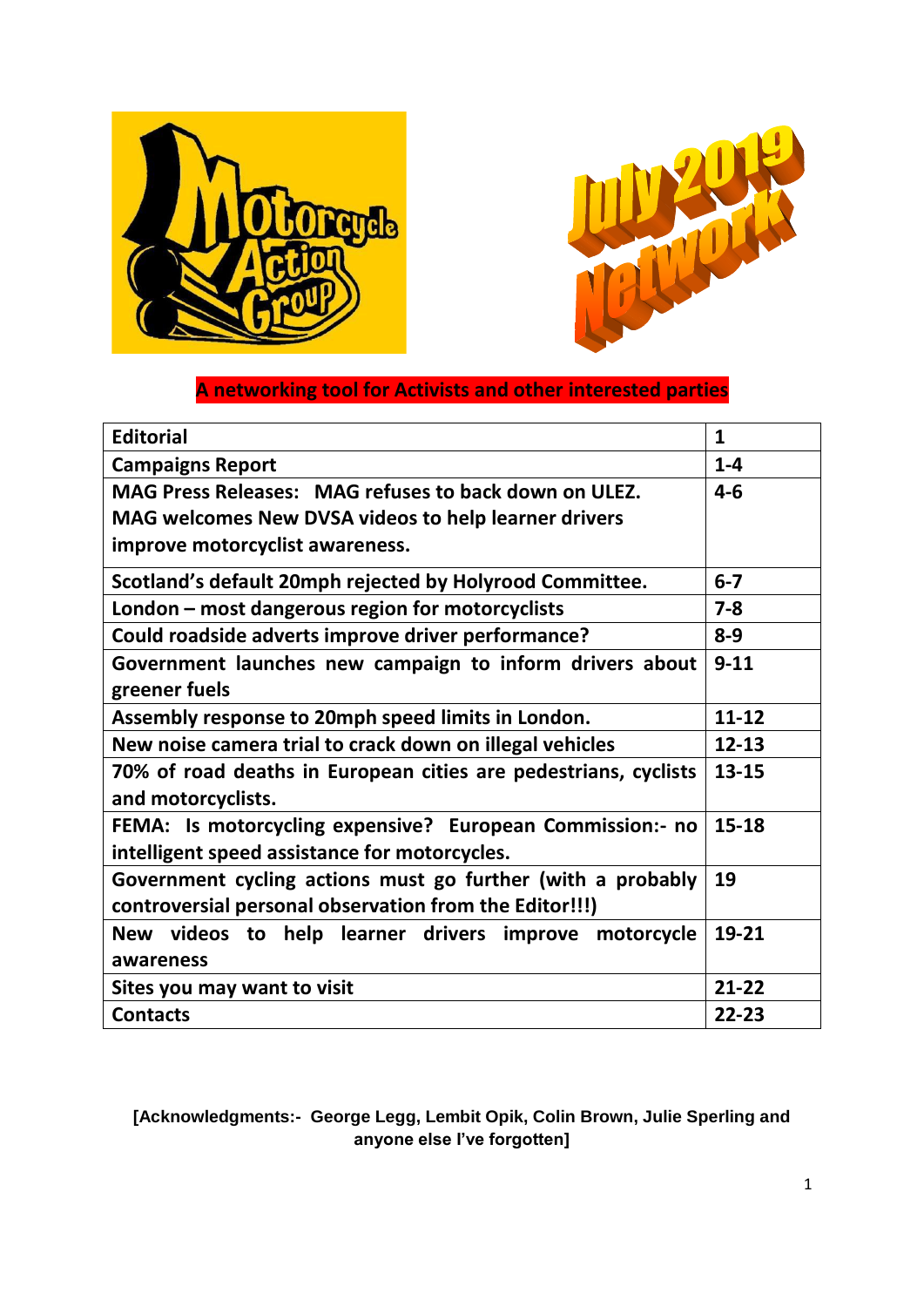# **Editorial**

I'm getting this together after a short stay in hospital with severe kidney pain and recovering at home. Anyway, I"m not going to bore you with that or much of an editorial.

Just to mention I"m slightly worried about these new "noise" cameras. Since the Harley was converted to a trike, it is noisy. The "silencers" Trike Design put on most definitely are not silent, and that's coming from someone who really believes 'loud pipes save lives'.

Watch this space!. Ride free, *AG*

#### **For August Network please let me have copy by 25th July to [aine@mag-uk.org](mailto:aine@mag-uk.org) subject heading: Network.**

# **CAMPAIGNS REPORT – LEMBIT AND COLIN**

*Another month passes - but the same problems persist. The Political Unit has continued getting in deep with the fight to oppose useless regulations that are loaded with contradictions. The main challenge is dealing with people who don't seem to care about the facts or logic, as Lembit Öpik and Colin Brown report.* 

#### **Vision Zero finds new ways to contradict itself.**

Do you remember the phrase "Vision Zero?" This is the concept that by some date in the near future, all deaths and serious injuries can be prevented on the roads of Europe. This has set in motion a whole load of policy measures designed to improve safety on the roads.

Unfortunately, they haven"t really thought it through. The very same people who promote Vision Zero also promote cycling and walking. What they seem to have failed to grasp is that cycling and walking are both almost invariably more dangerous than the modes of transport they"re meant to replace. In other words, at the same time as they"re trying to reduce deaths and injuries, they"re trying to get people to use modes which increase them.

This lack of logic is absolutely typical of what Colin and Lembit come up against all the time. It gets worse. The safety fanatics seem to be happy to promote cycling and walking – but they don"t extend the same support for powered two wheelers, which are evidently in the same category of low pollution and high efficiency transport.

What is to be done? The Political Unit are doing what they always do – using facts and robust evidence to undermine the rubbish being presented all the time in official meetings. MAG always wins the arguments. It's a matter of getting those wins to alter policy. That's not easy but we will continue on this path.

If you hear you local politicians discussing Vision Zero or proposing changes to road systems, which often actually increase the risk for bikers, let the Political Unit know at MAG HQ. We"ll help to challenge bad policy with good evidence. If necessary, we"ll even threaten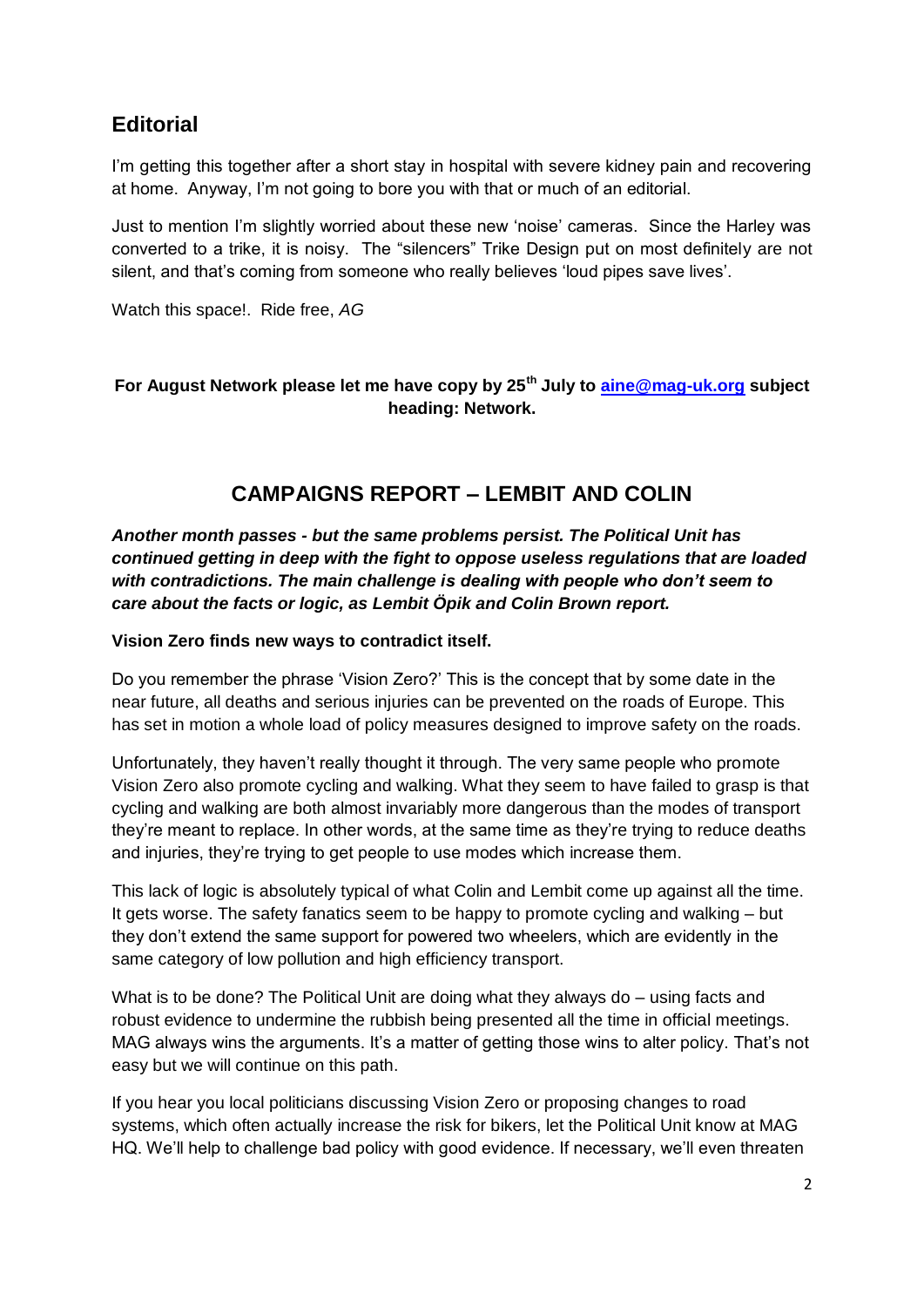them with legal action if it looks like they"re willing to kill more riders in favour of other road user groups.

#### **ULEZ limps on**

In London, the Ultra Low Emission Zone continues to plague the city. It's a nonsensical restriction which charges users of older machines £12.50 a day to enter the city. The latest evidence we have provides an even more damning account of the stupidity of the scheme. Not only do most motorcycles of any age pass below the emissions levels. It turns out that almost all two strokes pass too! We"re building momentum to kill off ULEZ as it pertains to motorcycles. The next step is to ensure that we create some test cases that utterly undermine their policy. It"s likely to end up with the Local Government Ombudsman, with all the trouble that will cause the Transport for London officers who have ignored all the information we have provided.

Once again, please tell the Mayor what you think of ULEZ at:

<https://www.london.gov.uk/about-us/contacting-city-hall-and-mayor-0/queries-about-mayor>

You can find out if your motorcycle is affected at:

[https://tfl.gov.uk/modes/driving/ultra-low-emission-zone/ulez-where-and-when#on-this-page-](https://tfl.gov.uk/modes/driving/ultra-low-emission-zone/ulez-where-and-when#on-this-page-1)[1](https://tfl.gov.uk/modes/driving/ultra-low-emission-zone/ulez-where-and-when#on-this-page-1)

With your help we can defeat this nonsense. And if they think we're going to back down, they"re in for a very big surprise.

#### **Heathrow**

Virtual signalling reaches new heights at the busiest most polluting airport in the country. As an attempt to show their credentials as air pollution crusaders, Heathrow plan to offset their added third runway emissions proposing and consulting on a Heathrow Ultra Low Emission Zone, a charge on  $-$  you guessed it  $-$  road transport visiting the airport. The HULEZ will be a copy of Sadiq"s ULEZ, but they have not mentioned motorcycles. We have asked for clarification on this point, and wait with baited breath for the response.

#### **Coventry, Birmingham and Leeds CAZ latest**

Coventry City Council have returned something to DEFRA following the mandate to introduce a class D CAZ, but as yet, what their revised proposal is remains a mystery. They have steadfastly refused to give us the time of day for a meeting, so we are no further ahead here.

In the meantime Birmingham and Leeds City Councils have announced that the implementation of their CAZ"s has to be delayed due to the lack of a reliable vehicle checker. Who is responsible for providing the vehicle checker? Well DEFRA and the Joint Air Quality Unit (JAQU) of course. So the very body screaming at local authorities to hurry up and clean their air is the same one delaying implementation of those policies. You couldn"t make this stuff up.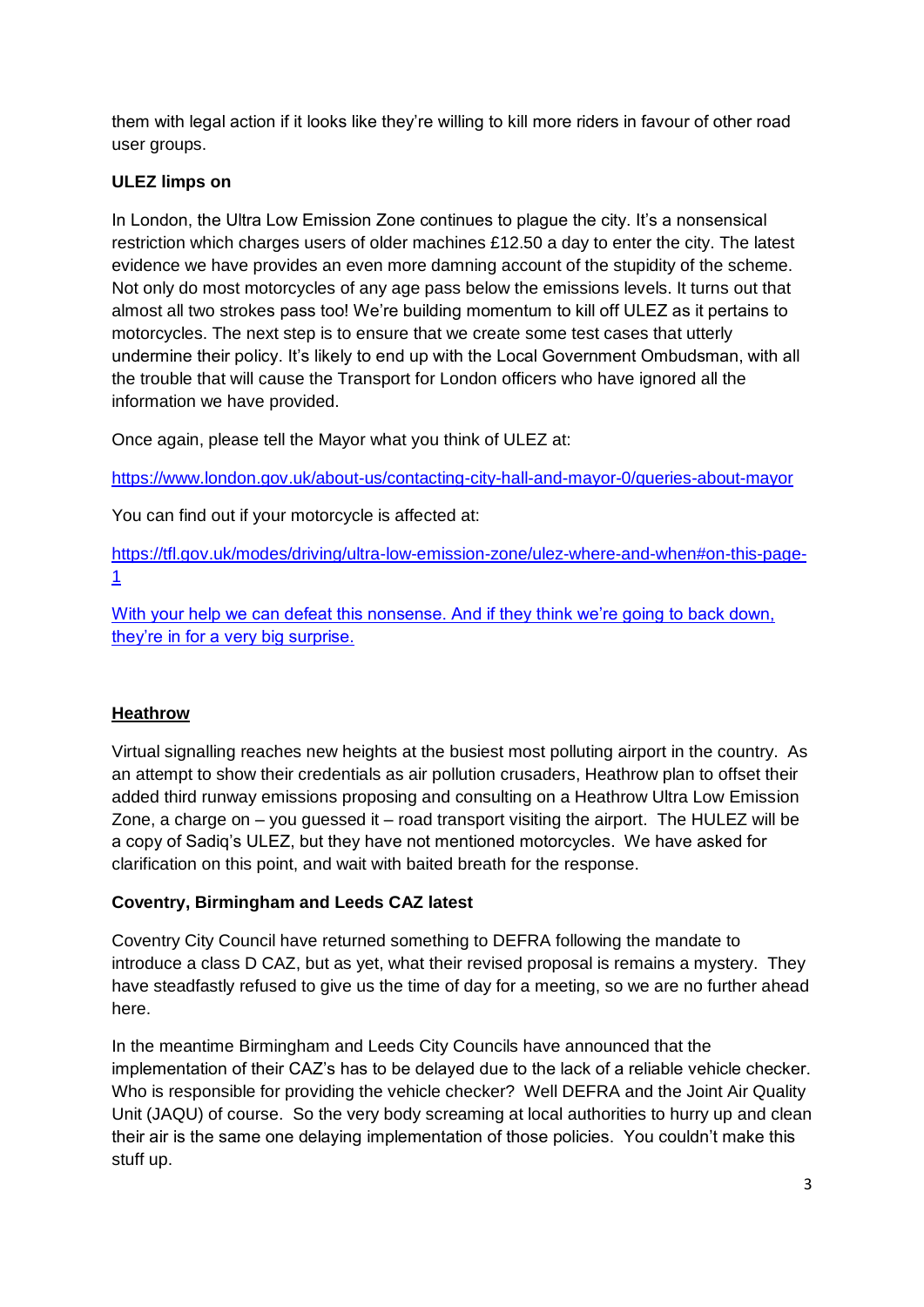We have asked, and top bosses at JAQU have confirmed to us that the delay is because it is difficult to develop a system that does not misinform the public. The fact that JAQU are not simply copying TfL's already running vehicle checker speaks volumes with regards to the quality of TfL"s system.

#### **Media foggy on pollution**

Repeated reports on pollution indicate that the media are very poor at understanding the nature of the pollution and climate change agenda. We"ve previously reported the error they made about heat cameras, claiming this showed pollution, when obviously it showed heat! Please tell us when you see examples of stupid reporting. We regularly make complaints and they have to respond. Feel free to complain yourself too. The more we push back the more chance that we return to a science based agenda.

#### **Farmyard foray**

Lembit made a trip to the Farmyard Rally in Yorkshire in June. It's a great chance to speak with riders generally, and get a sense of what's on people's minds. 'My main frustration is that most people at Farmyard aren't actually in MAG, ' observes Lembit. 'It's great they're at Farmyard, but it would be even better if they were signed up members too. That"s what funds our fighting power. I hope that you'll consider joining if you're not already signed up. It costs about 7p a day to be a MAG member. Surely your freedom to ride is worth that."

#### **Next Prime Minister**

At time of writing, the Conservative Party leadership campaign has reduced the field to two, with Boris Johnson the odds on favourite to win. Whoever wins will undoubtedly create a ministerial team of their own. MAG is ready to work with whoever wins and whoever is in charge of the Department for Transport. The main thing is that we have that kind of access these days., This is a tremendous advantage in terms of getting riders" voices heard at the policy making level of Government.

#### **Autonomy exemption**

It has been confirmed that motorbikes will NOT be subject to the planned speed limiting technology intended for other motor vehicles. While this is a good step for biking, we wonder why they would think it reasonable to introduce it for any vehicle. We know that deaths and injuries can increase in situations where speed is reduced to 20mph. Once again, it looks like the safety fanatics are ignoring the facts. So, good news for bikers, but the dead hand of officialdom continues to make poor decisions for transport generally.

# **MAG PRESS RELEASES**

# **MAG refuses to back down on ULEZ**

MAG has received a belated response from Transport for London following two formal letters to Mayor Sadiq Khan. Following a review of the response, MAG continues to press for greater clarity and common sense to be applied.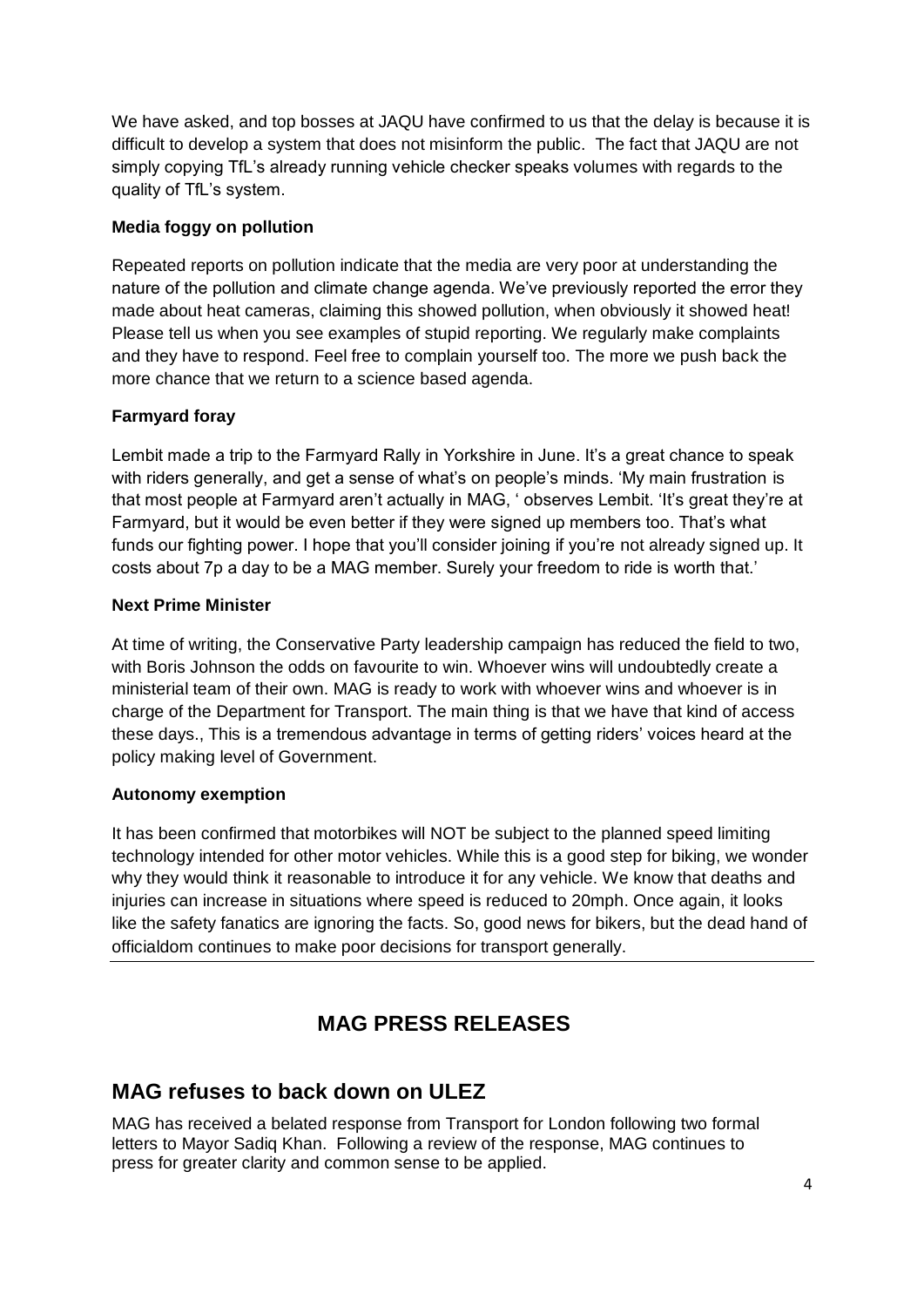MAG wrote formally to Sadiq Khan in March, ahead of the 8th April launch of the Mayor"s ULEZ. The initial letter requested a delay to implementation of charges for Powered Two Wheelers (PTWs). There was no formal response. MAG wrote again on 25th April calling for a suspension of charges. A response was finally received from Alex Williams, Director of City Planning at TfL dated 22nd May 2019. The six page letter concludes by stating "We cannot therefore meet your request that motorcycles be exempt from ULEZ charges." Going on to say "I trust this answers all of your queries and I look forward to working with you to prepare motorcyclists for the expansion of the ULEZ in October 2021".

Selina commented "Whilst the letter was lengthy it carried no real substance, and failed to address the issues that we raised in a meaningful way. A further round of virtue signalling and dismissive attitude fails to come close to acceptability in the eyes of our membership."

MAG has therefore responded to Mr Williams with an eight page letter crammed full with hard facts and analysis of the weak comments made in Williams' letter.

MAG"s Director of Campaigns & Political Engagement, Colin Brown, commented: "To me it is self-evident that decisions are being made by TfL that simply cannot be defended. The revelations about the COPERT modelling flaws even lead to a comment from Williams that it was MAG that was mistaken on the issue of degradation factors. This demonstrates that Mr Williams has not even looked at the model data that TfL claim to evidence motorcycle emissions. Indeed my ongoing communications with EMISIA, the company that designed the modelling software, has revealed that they "could not locate the original study where the NO2 emissions originated from." For TfL to claim this modelling data as evidence is laughable."

MAG"s Director of Communications & Public Affairs, Lembit Öpik, said: "If TfL and the Mayor think this issue will simply go away, they are very much mistaken. We hope that Client Earth and others are following this case with interest. If they are not, they should be. Sadiq and his team are actively attacking proposals and policies that would accelerate the reduction of NO2 on the streets of London. This simply does not fit with the claim that he is leading the way on reducing emissions in the shortest time possible. The only thing his "hard hitting" policy is hitting, is the pockets of the very Londoners he claims to work for. He is letting NO2 off the hook.'

In response to Alex Williams closing remark, the letter from MAG concludes: "The Motorcycle Action Group looks forward to working with TfL to achieve the correct outcome of exemption for all motorcycles from the expansion of ULEZ in October 2021, allied with a policy to positively promote modal shift from single-occupancy cars to motorcycles."

# **MAG welcomes New DVSA videos to help learner drivers improve motorcyclist awareness**

MAG has welcomed news of an initiative to help learner drivers be more aware of motorcycles on the road. A new set of training aids in the form of videos has been launched by the Driver and Vehicle Standards Agency (DVSA). The realistic computergenerated videos aim to encourage learner drivers to be more aware of motorcyclists, and have been made with the help of road safety campaigner and keen biker Ria Brisland. Ria"s 19-year-old son, Nick, died in April 2015 after being involved in a collision with a car while riding his motorcycle.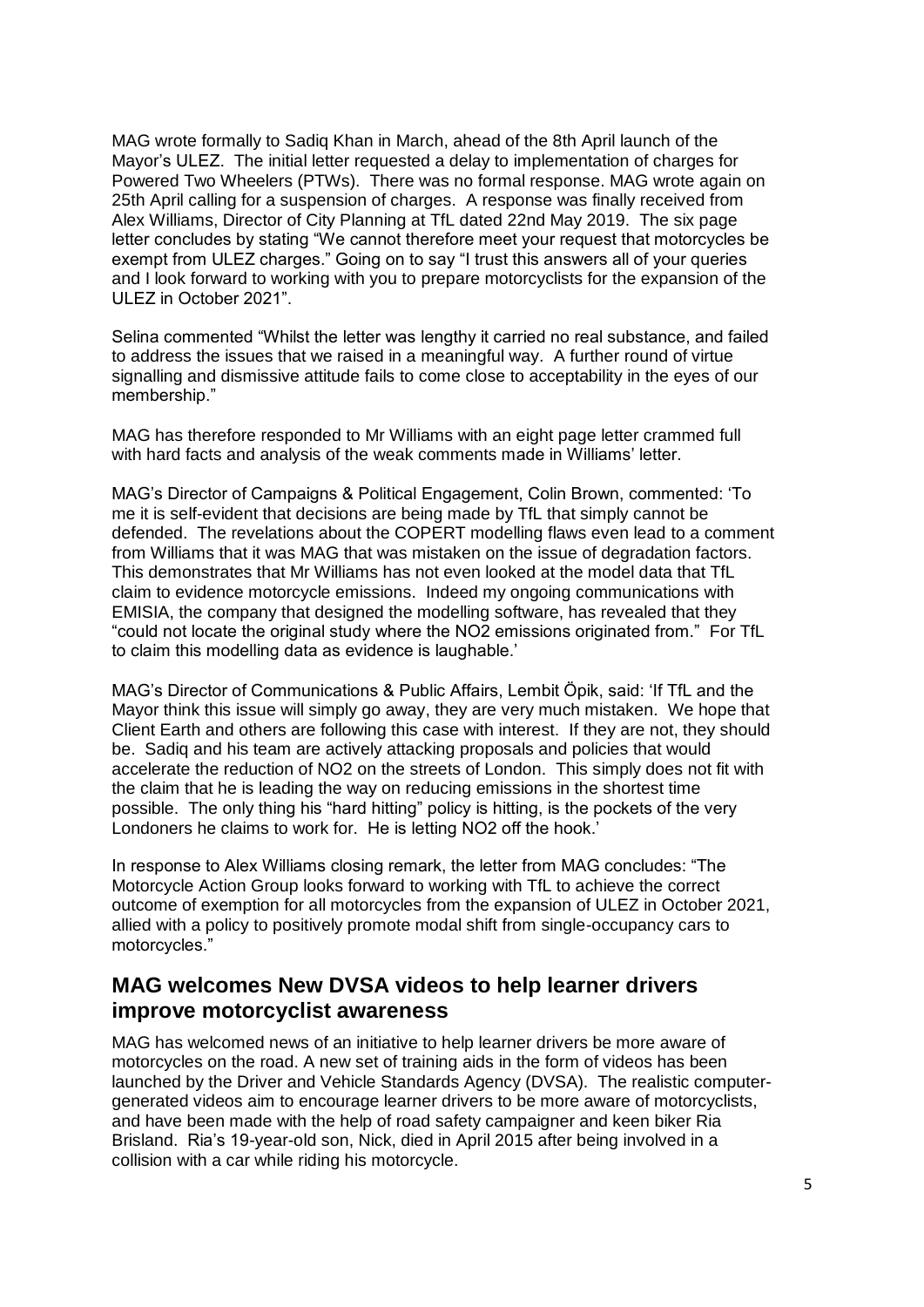The videos will become part of DVSA"s official learning materials and education products.

Michael Ellis, Road Safety Minister, said: "After reading Ria"s story and her concerns for fellow bikers, I was determined to help her and I am delighted that these clips will now be seen by millions of learners, helping improve road safety."

MAG"s Director of Campaigns & Political Engagement, Colin Brown said: "The MAIDS research project showed that about 70% of the main causes of collisions involving a motorcycle and another vehicle are attributable to the driver of the other vehicle failing to spot the motorcycle. There is only so much that a motorcyclist can do to raise his or her visibility; we are always reliant on other road users taking the time and remembering to consciously look for motorcycles. Hopefully these new training videos will help new drivers to learn this important habit. "Sorry mate, I didn"t see you" is a phrase that deserves to go out of common use as soon as possible." A sample video can be viewed [HERE](https://youtu.be/tcNT83m4VGU)

# **SCOTLAND**

# **Scotland's default 20mph limit rejected by Holyrood committee**

A committee of MSPs has rejected a Bill to make 20mph the default speed limit across Scotland, saying a "one-size-fits-all" approach would not give local authorities enough flexibility.

The Restricted Roads (20mph speed limit) Scotland Bill was first introduced by Mark Ruskell, a Scottish Green Party MSP, in September 2018.

Mr Ruskell says that making 20mph "the norm" in urban areas would reduce injuries and deaths and cut air pollution.

Over the last few months, the Bill has been scrutinised by Scottish Parliament"s rural economy and connectivity committee – with witnesses including transport secretary Michael Matheson, who said decisions about 20mph speed limits 'were best left to councils': <http://roadsafetygb.org.uk/news/scotlands-default-20mph-limit-in-jeopardy/>

Reaching its conclusion, the committee said that while it supported lowering some speed limits, it was unable to recommend the general principles of the Bill.

Edward Mountain MSP, committee convener, said: "After considering extensive evidence, the committee has concluded that the introduction of 20mph speed limits on all restricted roads in Scotland in a one-size-fits-all approach is not the most effective way of achieving those objectives.

"The committee is of the view that local authorities should have the flexibility to decide where new 20mph zones would be most effective and appropriate for their areas."

#### MSPs urged to 'find a backbone'

Responding to the outcome, Mark Ruskell says the committee had "put the motoring lobby ahead of child safety", and is urging SNP members to "find a backbone" before the Bill is voted on by Scottish parliament in June.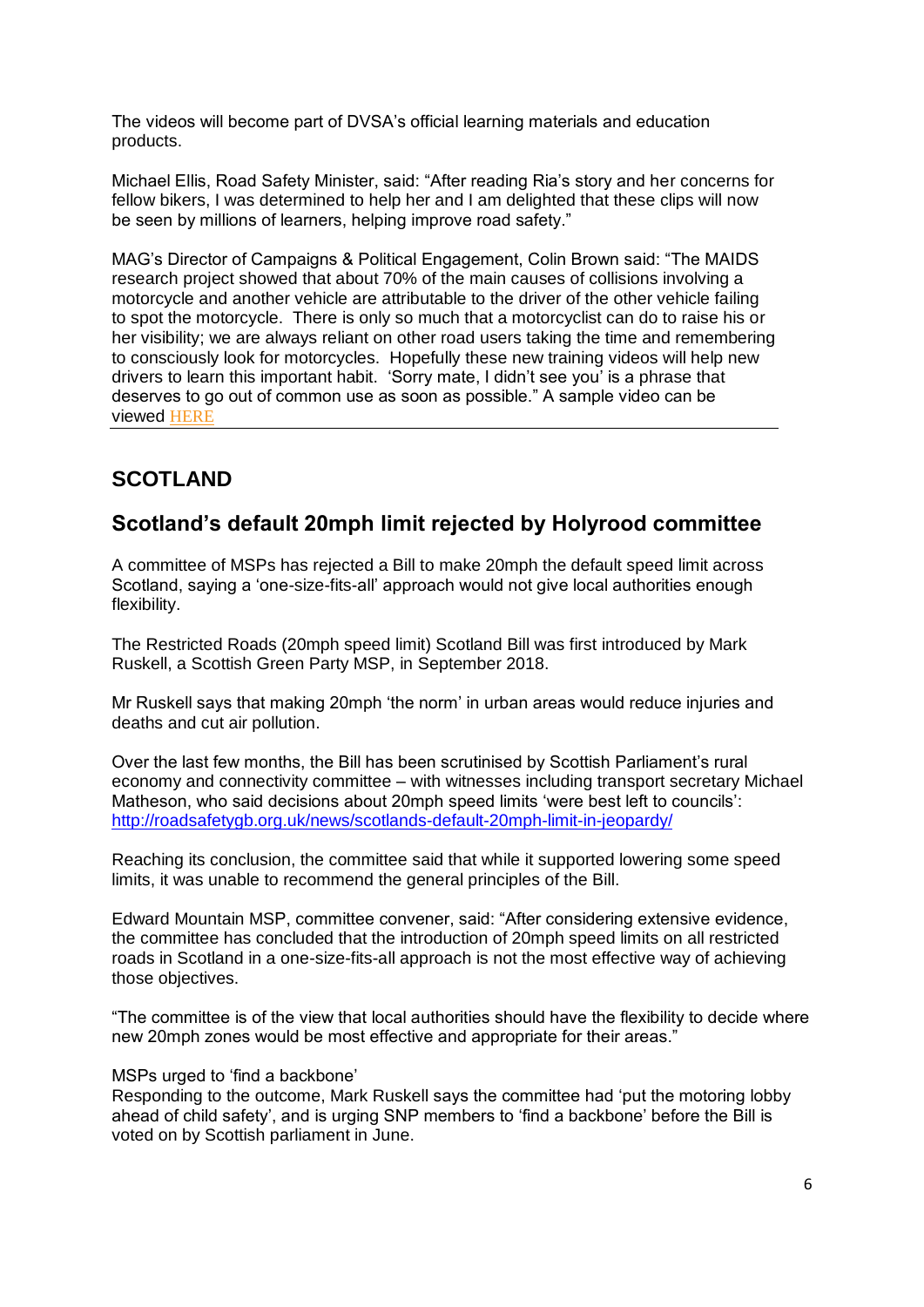Mr Ruskell said: "My Bill will be put to a vote in two weeks" time. That"s how long the SNP have to find a backbone and get behind it.

"They claim to be the party that embraces change, yet they"ve teamed up with the Tories to block progress and have fallen behind Wales, who this month announced a national switch to 20mph limits.

"Every child in Scotland deserves to live in a street with a safe speed limit. At the moment that"s a postcode lottery."

Decision a 'setback for safer streets'

The Bill"s rejection by the rural economy and connectivity committee has been criticised by walking charity Living Streets: [https://www.livingstreets.org.uk/news-and-blog/press](https://www.livingstreets.org.uk/news-and-blog/press-media/setback-for-safer-streets-in-scotland)[media/setback-for-safer-streets-in-scotland](https://www.livingstreets.org.uk/news-and-blog/press-media/setback-for-safer-streets-in-scotland)

Stuart Hay, director of Living Streets Scotland, said: "It"s deeply disappointing that a piecemeal approach to 20mph limits in Scotland will continue.

"People in Edinburgh and Glasgow currently benefit from safer streets, whilst smaller communities in many council areas are ignored.

"Slower speeds save lives. Very few people die in streets that are 20mph, whilst most pedestrian casualties occur in urban 30mph areas. It"s appalling this measure hasn"t been properly considered or supported."

# **London 'most dangerous region' for motorcyclists**



London is the most dangerous region for motorcyclists in the UK, analysis of Government data suggests.

Analysis of 2017 collision data, carried out by Swinton Insurance, found that nine of the UK"s 10 most dangerous roads for motorcyclists are located in Capital – with the A23 in Lambeth topping the list for a second consecutive year.

The only road outside London in the top 10 is the A483 in Powys, Wales, which took seventh spot for motorbike collisions.

The top 10 most dangerous roads in the UK are: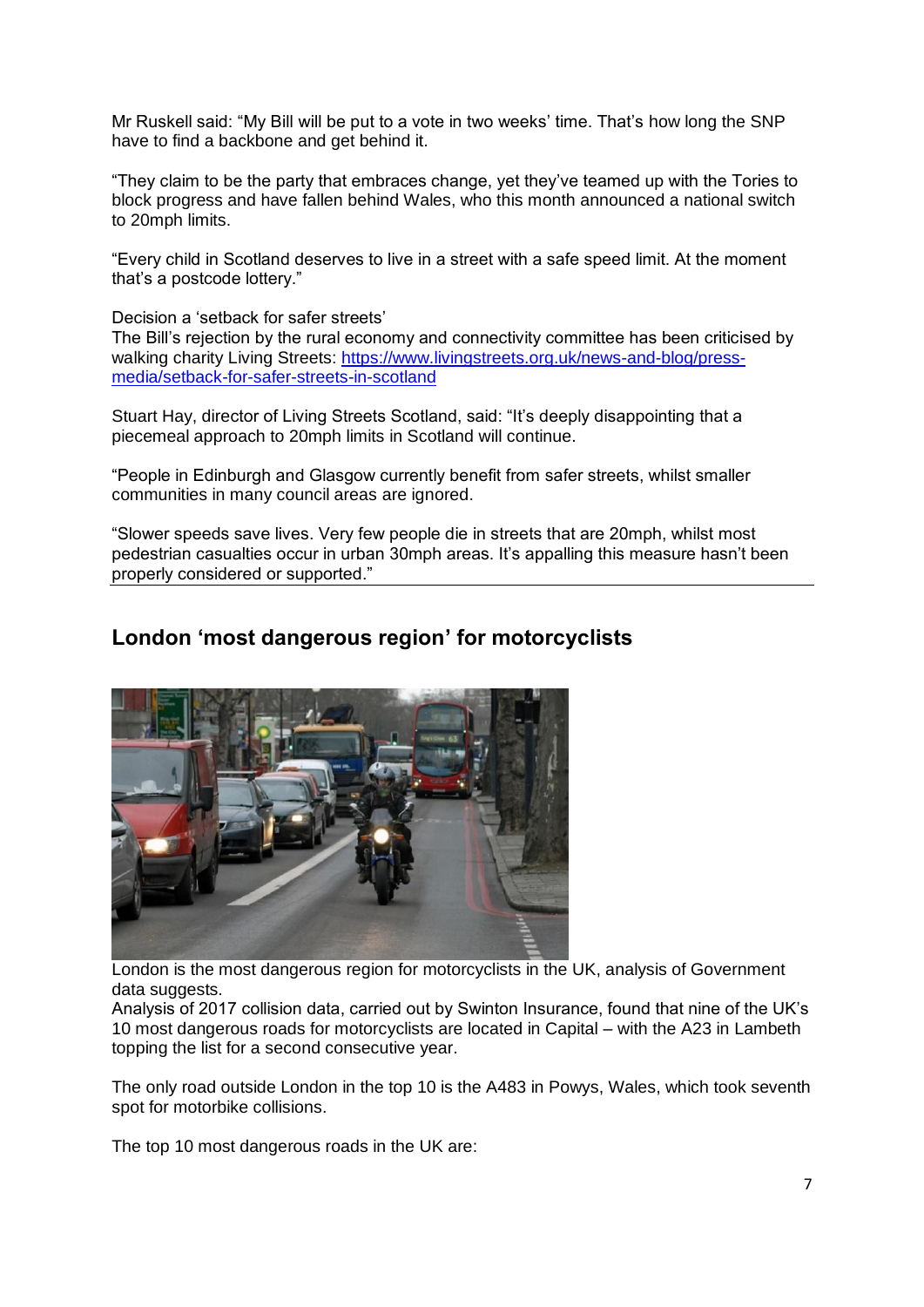- 1. Lambeth A23
- 2. Brent A404
- 3. Hackney A10
- 4. Islington A501
- 5. Hackney A107
- 6. Tower Hamlets A13
- 7. Powys A483
- 8. Islington A1
- 9. Wandsworth A3205
- 10. Wandsworth A3

The analysis also shows that despite a 5% decline in the number of collisions involving motorbikes nationally between 2016 and 2017, the figure in London rose by 8%.

The West Midlands was the most improved region, with 433 collisions in 2017 representing a 17% year-on-year fall. In comparison, there were 3,639 motorbike collisions in London that year.

Dan Agate, Swinton Insurance, said: "We feel that it's important to alert motorcyclists of the most dangerous roads in the UK and the places that they should approach with more caution."

Difficult to make 'meaningful comparison'

The [London Road Safety Council \(LRSC\)](http://londonroadsafetycouncil.org.uk/) says while the volume of traffic in the Capital makes it difficult to draw comparisons to other regions, it has identified motorcycling as a casualty reduction priority:<http://londonroadsafetycouncil.org.uk/>

Mark Bunting, LRSC press officer, said: "Because of the sheer volume of traffic using London"s roads it is often difficult to make a meaningful comparison of casualty rates on the Capital"s roads to individual sites outside London.

"You would probably need to calculate a casualty rate per mile based on the number of miles travelled by each transport mode.

"That said, the LRSC has identified motorcycling as a priority, and we have taken over the running of the 2Wheels London campaign to raise awareness and provide safety advice to riders.

"We recently ran a training course for London"s road safety officers on how to engage with riders and will be launching a new social media based campaign at our AGM in July."

The [2Wheels London](http://www.2wheelslondon.com/) project works in close partnership with London boroughs and businesses across the Capital to provide PTW riders with useful safety information and advice:<http://www.2wheelslondon.com/>

# **Could roadside adverts improve driver performance?**

Researchers in Australia have found that roadside advertising may actually reduce visual distraction and improve driving performance.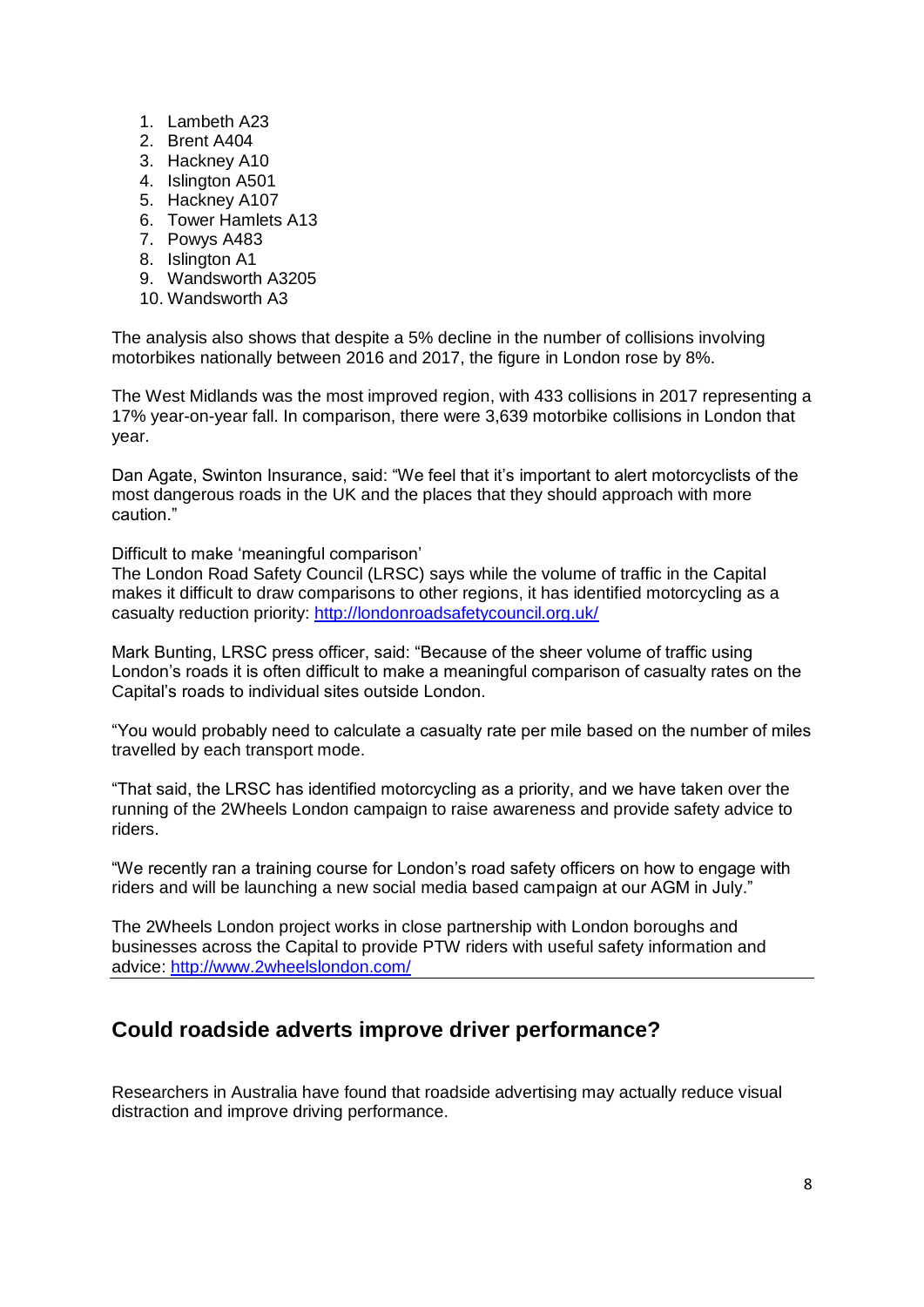The study, carried out by the Australian Road Research Board (ARRB) on behalf of the Outdoor Media Association (OMA), measured driver behaviour in the presence of two digital billboards in real-world environments: [http://www.oma.org.au/regulation-and](http://www.oma.org.au/regulation-and-community/driver-behaviour-study)[community/driver-behaviour-study](http://www.oma.org.au/regulation-and-community/driver-behaviour-study)

Drivers were unaware of the study, which captured video data of vehicle movement around two complex intersections in Queensland.

The intersections were filmed without any signage as well as in the presence of an outdoor digital billboard several times over a 24-hour period for four weeks in order to gauge the effect on safety.

Researchers analysed two key indicators of distraction known to increase the chances of a collision – lane drift and stopping over the line at an intersection.

The research found lane drift was unaffected, or results improved, when signage was displayed. In addition, stopping over the line improved in all but one case. No crashes were recorded.

The findings have led researchers to conclude the presence of digital billboards "may focus lateral attention, reduce visual distraction and improve driving performance".

Dr Paul Roberts, ARBB principal researcher, said: "This study showed it is sometimes possible for a digital sign at an intersection to operate with no negative impact on driver performance and, in some cases, to improve it."

Charmaine Moldrich, CEO of OMA, which represents Australia"s outdoor media display companies, said: "We were already confident that well-designed digital out-of-home advertising were safe.

"But we were surprised to learn that our signs can actually help improve driver performance, probably because they encourage drivers to look up from in-car distractions."

# **Government launches new campaign to inform drivers about greener fuels**

DfT: 6 June 2019 From: [Department for Transport](https://www.gov.uk/government/organisations/department-for-transport) and [Michael Ellis MP](https://www.gov.uk/government/people/michael-ellis)



Fuel labels campaign to help educate drivers on the benefits of biofuels launched.

 filling stations are to clearly identify biofuel content of road fuel to increase awareness among drivers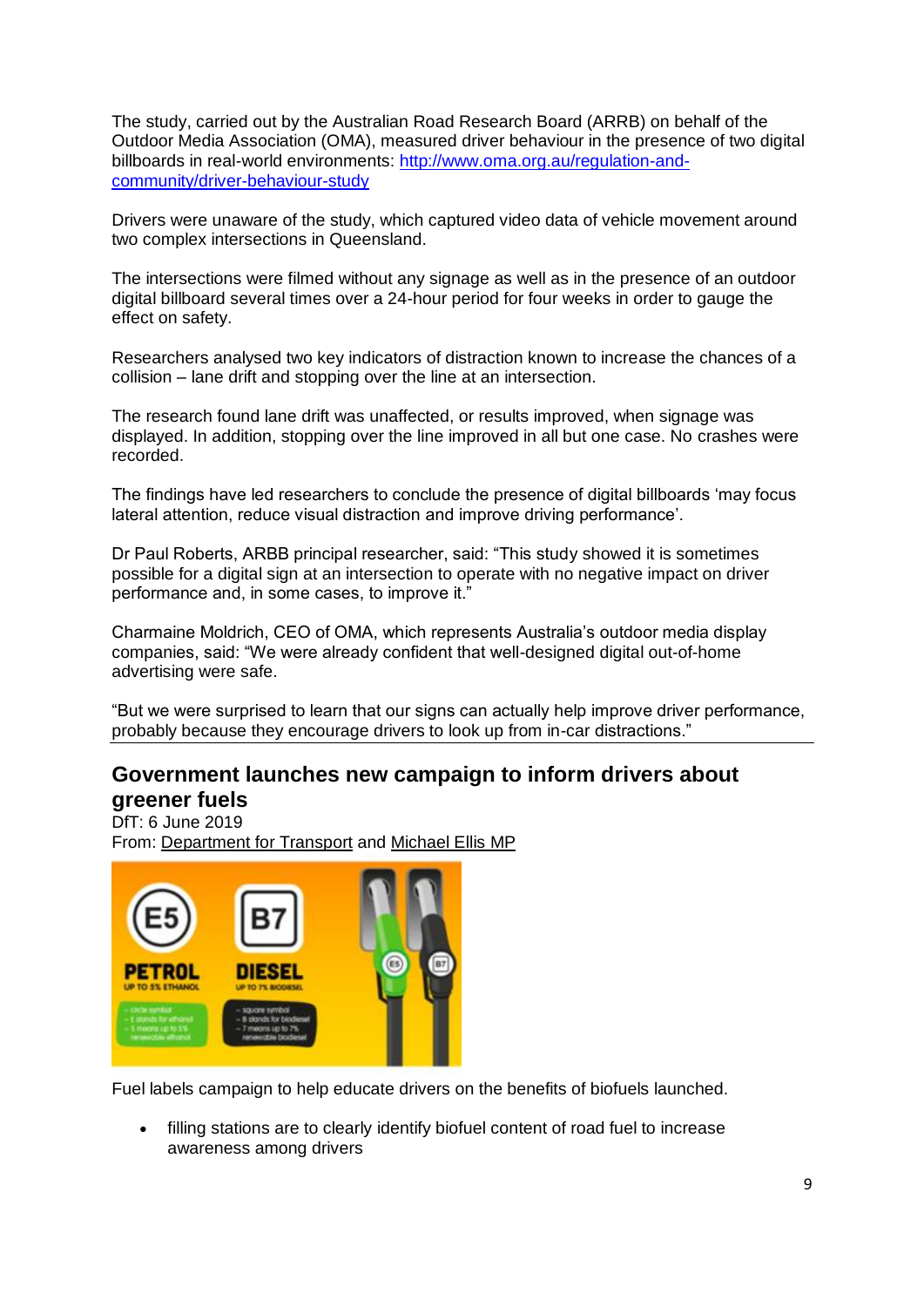- uniform EU-wide labels will also prevent drivers from filling up with the wrong fuel abroad
- biofuels supplied in the UK reduce greenhouse gas emissions by over 70% compared to fossil fuels, helping combat climate change

Drivers are being urged to think more carefully about the environmental impacts of their journeys through a new [government campaign](https://knowyourfuel.campaign.gov.uk/) launching today (6 June 2019): <https://knowyourfuel.campaign.gov.uk/>

From today, filling stations across the UK will start rolling out new labels, which will help educate drivers on the benefits of biofuels.

Petrol, which contains up to 5% renewable ethanol, will be labelled "E5", while diesel, which contains up to 7% biodiesel, will be labelled as "B7".

This is the latest step in the government"s drive to get consumers thinking more actively about the environmental impact of their transport choices, and follows a commitment to [end](https://www.gov.uk/government/publications/reducing-emissions-from-road-transport-road-to-zero-strategy)  [the sale of diesel and petrol cars by 2040, set out in the Road to Zero strategy:](https://www.gov.uk/government/publications/reducing-emissions-from-road-transport-road-to-zero-strategy) [https://www.gov.uk/government/publications/reducing-emissions-from-road-transport-road](https://www.gov.uk/government/publications/reducing-emissions-from-road-transport-road-to-zero-strategy)[to-zero-strategy](https://www.gov.uk/government/publications/reducing-emissions-from-road-transport-road-to-zero-strategy)

Michael Ellis, Transport Minister, said:

"Drivers should be aware of the environmental impact of their travel choices, and seeing this when they are buying fuel can help remind them why decarbonising transport is so important.

"Biofuels are a key way of achieving the emissions reductions the UK needs, and their use reduced CO2 emissions by 2.7 million tonnes last year alone – the equivalent of taking around 1.2 million cars off the road.

"Our new campaign will help drivers understand the role of biofuels, while also choosing the right fuel for their vehicle at home and abroad."

Biofuels can reduce greenhouse gas emissions by up to 90% compared to fossil fuels, and the campaign is set to highlight the crucial role that they will play during the transition to electric vehicles. Last year, 1.6 billion litres of renewable transport fuels were supplied in the UK.

Erik Rietkirk, CEO of Argent Energy, said:

"These labels are crucial for informing the public about what the UK is doing to decarbonise transport.

"Making the most of the huge environmental benefits of sustainable biofuels makes complete sense, and can help reduce emissions during the transition to a low carbon future."

Biofuels are made from a range of materials, including oil, fats, and grease waste, which are often recovered from sewage systems and water treatment works. As even greener fuels, such as E10 - a petrol grade with up to 10% renewable ethanol come onto the market, the labels are set to have an increasingly important role to play in raising consumer awareness of alternatives to traditional fuel.

The campaign follows a government push to help people make more conscious transport choices and understand how these contribute to greenhouse gas emissions, such as encouraging the use of cleaner vehicles.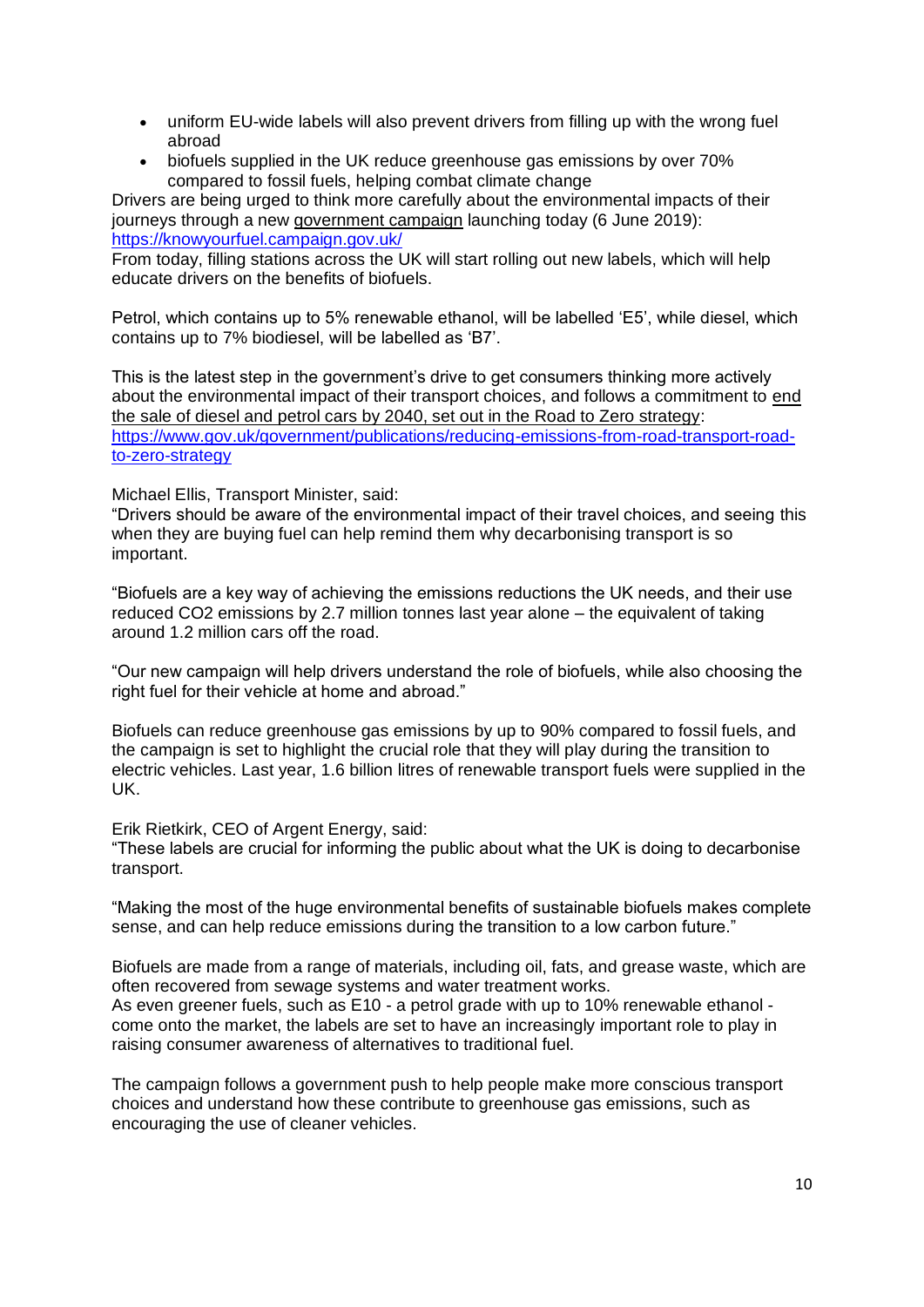These include a commitment to end the sale of new conventional diesel and petrol cars and vans by 2040, investment in hybrid trains, the doubling of investment in cycling and walking since 2010, along with the £2.5 billion [Transforming Cities Fund](https://www.gov.uk/government/publications/apply-for-the-transforming-cities-fund) which will develop innovative public transport schemes in some of England's biggest cities: <https://www.gov.uk/government/publications/apply-for-the-transforming-cities-fund>

# **Assembly response to 20mph speed limits in central London**

London Assembly: 05 June 2019



Transport for London (TfL) has **today** announced it wants certain areas in central London to have 20mph limits for drivers from next May.

Areas such as Victoria and Albert Embankments, Millbank, Tower Hill and Blackfriars Road will be affected.

In response, Chair of the **London Assembly Transport Committee**, **Florence Eshalomi**, said:

*"In our ["Hostile Streets"](https://www.london.gov.uk/about-us/london-assembly/london-assembly-publications/outer-london-junctions) report, the Transport Committee asked TfL to review all the speed limits on its roads.*

*"The Committee believes the Mayor could be more ambitious and think about areas outside of the Congestion Charge Zone where walking and cycling could be utilised even more.*

*It is not acceptable that we are still seeing deaths on London"s roads because of drivers not obeying the speed limit. This is a start from the Mayor and TfL and more needs to be done to protect pedestrians and cyclists."*

#### **Notes to editors**

- 1. The [Hostile Streets](https://www.london.gov.uk/sites/default/files/hostile_streets_-_final_report_for_print.pdf) report represented the view of the majority of the Committee. The GLA Conservatives" dissenting views are set out in a minority opinion in Appendix 1 of this report (pages 41 and 42). In particular, they disagree with Recommendations 1 and 10. The UKIP Group disagrees with Recommendations1, 6 and 10. Further details are included on pages 18, 27 and 38: [https://www.london.gov.uk/sites/default/files/hostile\\_streets\\_-](https://www.london.gov.uk/sites/default/files/hostile_streets_-_final_report_for_print.pdf) [\\_final\\_report\\_for\\_print.pdf](https://www.london.gov.uk/sites/default/files/hostile_streets_-_final_report_for_print.pdf)
- 2. **[Florence Eshalomi AM](https://www.london.gov.uk/people/assembly/florence-eshalomi)**, Chair of the Transport Committee, is available for interview – see contact details below.
- 3. [London Assembly Transport Committee:](https://www.london.gov.uk/about-us/london-assembly/london-assembly-committees/transport-committee) [https://www.london.gov.uk/about-us/london-assembly/london-assembly](https://www.london.gov.uk/about-us/london-assembly/london-assembly-committees/transport-committee)[committees/transport-committee](https://www.london.gov.uk/about-us/london-assembly/london-assembly-committees/transport-committee)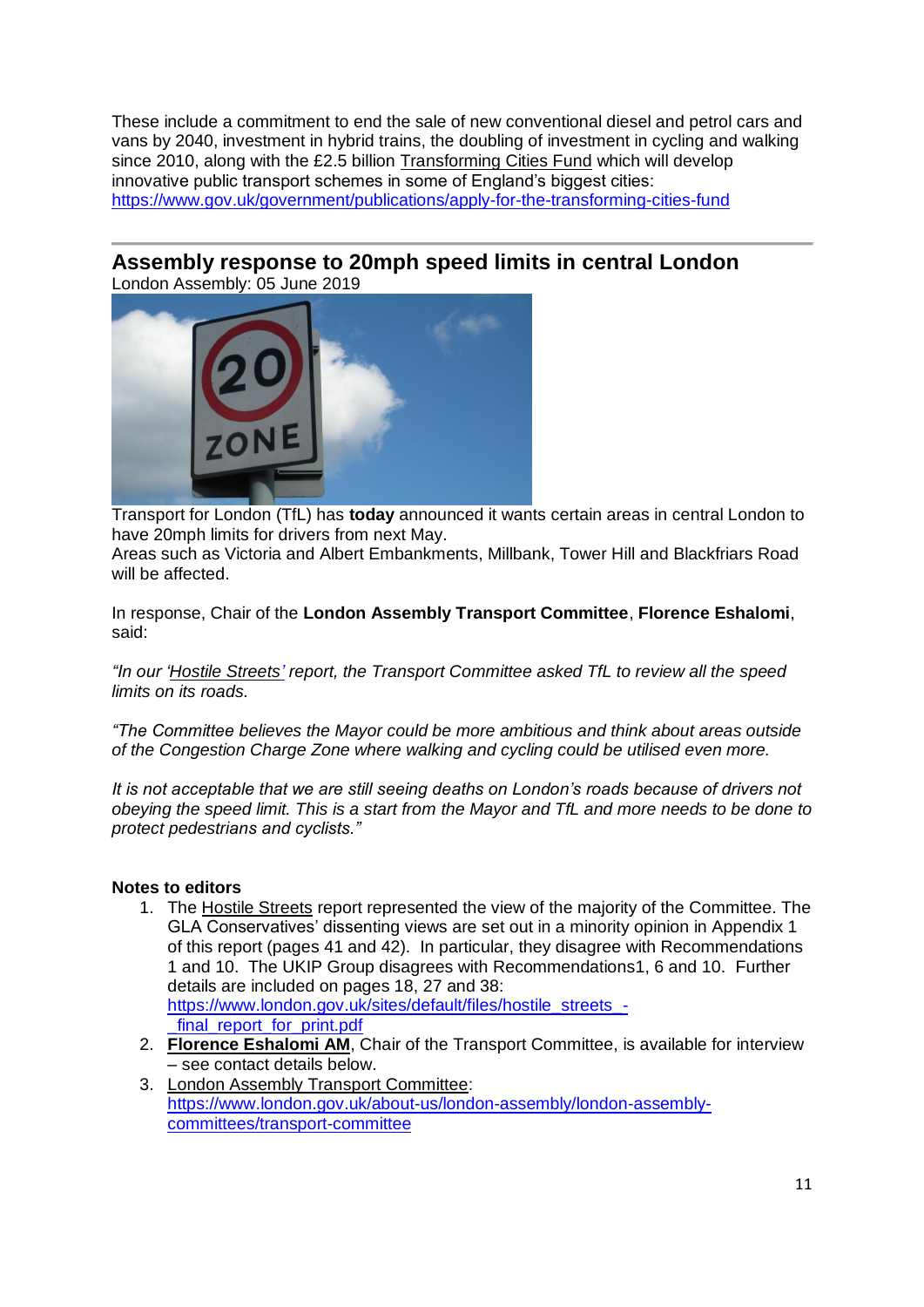4. As well as investigating issues that matter to Londoners, the London Assembly acts as a check and a balance on the Mayor.

## **New noise camera trial to crack down on illegal vehicles**

The government has commissioned a prototype noise camera to be tested at several locations over the next 7 months.

Published 8 June 2019: From: [Department for Transport](https://www.gov.uk/government/organisations/department-for-transport) and [TheRt Hon Chris Grayling MP](https://www.gov.uk/government/people/chris-grayling)



- new technology will aim to detect illegal, excessively noisy vehicles, helping create quieter streets
- noise cameras could work like speed cameras to target law-breaking drivers automatically
- trials to take place at several locations over the coming months

The Department for Transport is targeting drivers who disturb communities with a crackdown on vehicles which are breaking legal noise limits.

New camera technology to be trialled by the government aims to measure the sound levels of passing vehicles to detect those that are breaking the law on noise limits, and could use automated number plate recognition to help enforce the law.

Research commissioned by the Department for Transport, found that a noise camera system could help tackle extremely noisy vehicles which breach legal noise limits.

 [Roadside vehicle noise measurement: study, enforcement and technology:](https://www.gov.uk/government/publications/roadside-vehicle-noise-measurement-study-enforcement-and-technology) [https://assets.publishing.service.gov.uk/government/uploads/system/uploads/attachm](https://assets.publishing.service.gov.uk/government/uploads/system/uploads/attachment_data/file/805940/roadside-vehicle-noise-measurement-phase-1-study-report-and-technology-recommendations.pdf) [ent\\_data/file/805940/roadside-vehicle-noise-measurement-phase-1-study-report-and](https://assets.publishing.service.gov.uk/government/uploads/system/uploads/attachment_data/file/805940/roadside-vehicle-noise-measurement-phase-1-study-report-and-technology-recommendations.pdf)[technology-recommendations.pdf](https://assets.publishing.service.gov.uk/government/uploads/system/uploads/attachment_data/file/805940/roadside-vehicle-noise-measurement-phase-1-study-report-and-technology-recommendations.pdf)

It could also help to catch those who rev car or motorcycles engines beyond legal limits, making life a misery for those who live close by.

Transport Secretary, Chris Grayling said:

"Noise pollution makes the lives of people in communities across Britain an absolute misery and has very serious health impacts.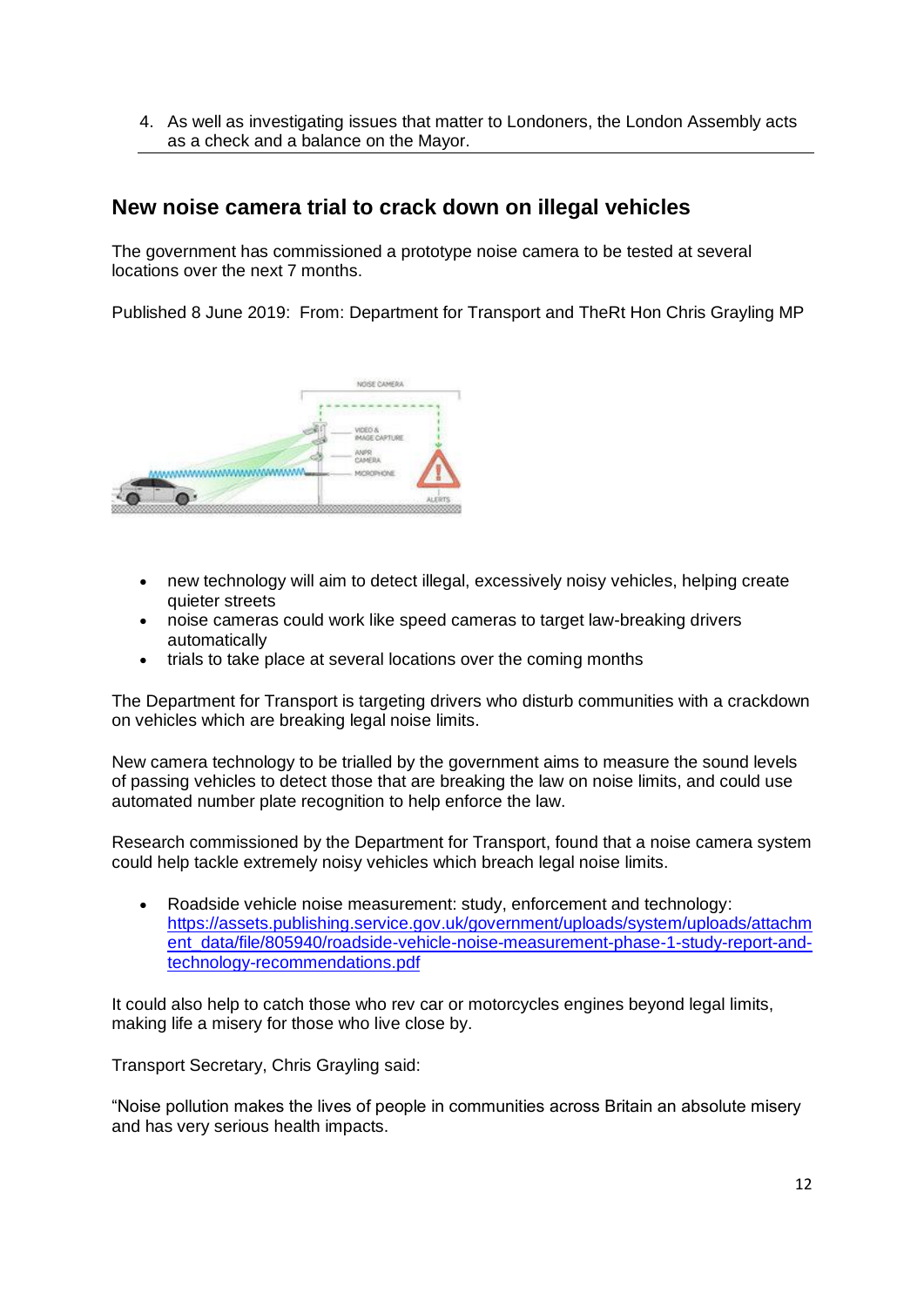"This is why I am determined to crack down on the nuisance drivers who blight our streets.

"New technology will help us lead the way in making our towns and cities quieter, and I look forward to seeing how these exciting new cameras could work."

The trial is not intended to target law-abiding drivers, but those who are flouting laws around noise. All vehicles must legally meet strict noise limits before they are allowed on the road. Once a vehicle is in service, exhausts and silencers must by law be maintained in good working order and not altered to increase noise.

CEO of the Motorcycle Industry Association, Tony Campbell, said:

"With growing pressure on the environment, including noise pollution, illegal exhausts fitted by some riders attract unwanted attention to the motorcycle community and do nothing to promote the many benefits motorcycles can offer.

"All manufacturers produce new motorcycles that follow strict regulations regarding noise and emissions and we welcome these trials as a potential way of detecting excessive noise in our community."

Studies have found that exposure to noise can have significant physical and mental health implications – with heart attacks, high blood pressure, type 2 diabetes and stress all linked to long-term contact with loud environments.

Currently, enforcement is mainly reactive and relies on subjective judgement. The trials of the new technology will determine whether the legal noise limit has been breached by taking into account the class and speed of the vehicle relative to the location of the noise camera.

The government has commissioned a prototype noise camera to be tested at several locations over the next 7 months. If the trials are successful, recommendations will be made to further develop the system across the UK.

# **70% of road deaths in European cities are pedestrians, cyclists and motorcyclists**

ETSC:June 11, 2019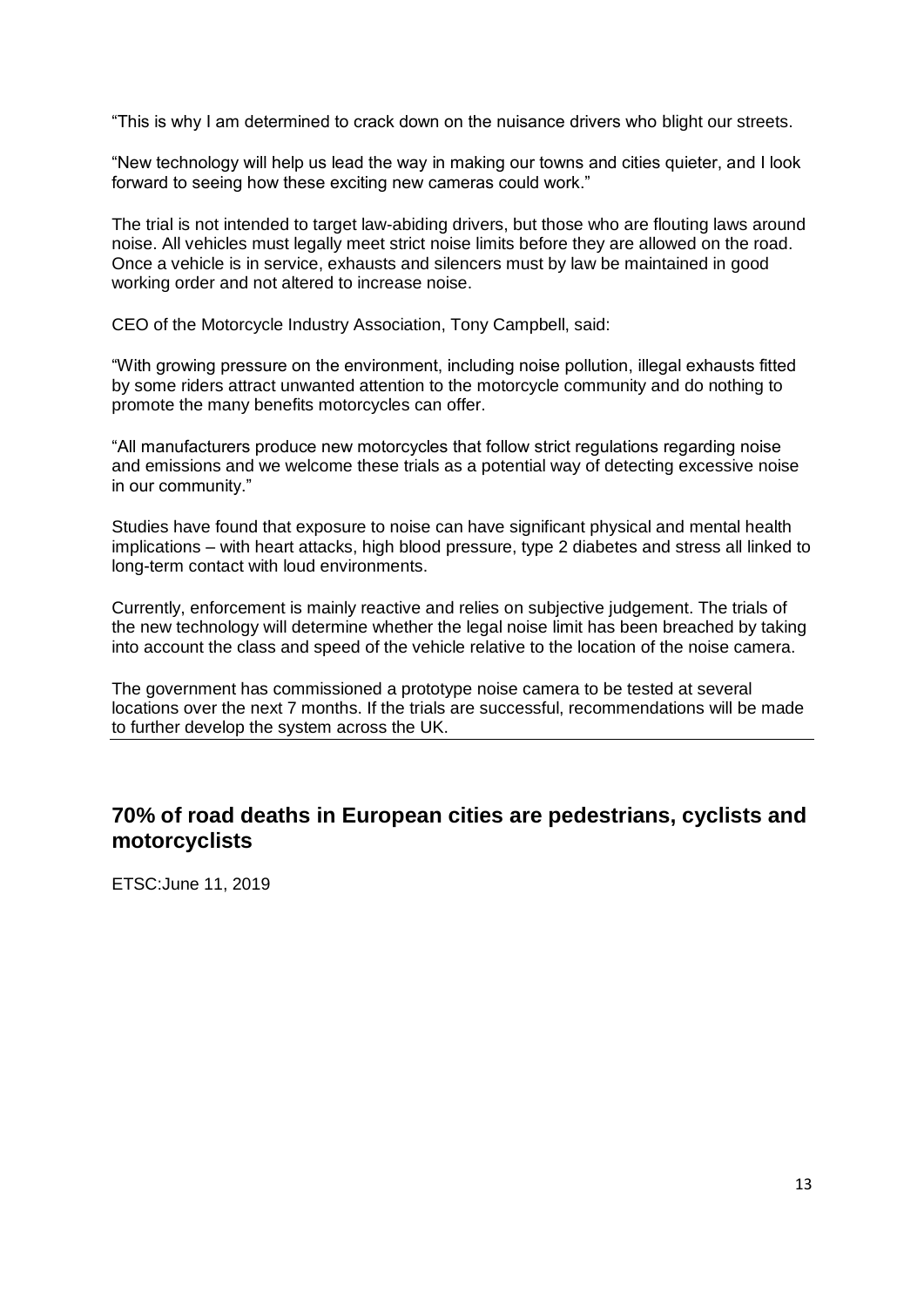

Tackling urban road safety must be a key priority for the European Union and European countries over the next decade, according to the European Transport Safety Council, authors of a new report.

According to the data revealed today, road deaths on urban roads decreased at around half the rate of those on rural roads over the period 2010-2017. (1)

Pedestrians, cyclists and motorcyclists – the three most vulnerable road user groups – represent 70% of those killed and seriously injured on urban roads. (2)

DovilėAdminaitė-Fodor, lead author of the report, commented:

*"As long as people don"t feel safe walking and cycling in our towns and cities, many will be discouraged from using the most sustainable modes of transport. This can create a vicious circle because people who take the car instead put all the vulnerable road users around them at greater risk.*

*"Over the next ten years, we want to see the EU and all European countries investing in urban transport in a way that prioritises the most vulnerable road users. This is not just about safer infrastructure and setting safe speed limits but also better enforcement of speed limits as well as reducing drink driving and distraction.* 

*"Many cities and towns are rightly focussing on improving air quality and sustainability in cities, and discouraging private car use. But safety concerns must go hand-in-hand to ensure that more people cycling and walking are able to do so in a safe environment."*

One of the key challenges for cities is enforcing safe speed limits. Among the countries that monitor levels of speed compliance on urban roads countrywide, between 35% and 75% of observed vehicle speeds in free-flowing urban traffic are higher than the 50 km/h limit.

The report also found vast differences in the level of safety across the European Union. Mortality on urban roads is highest in Romania with 105 road users killed annually per million urban inhabitants – four times the EU average. But there are also several countries leading the way. Around nine people per million urban inhabitants are killed on urban roads in Sweden, 11 in the UK, 13 in the Netherlands and 14 in Ireland and Spain.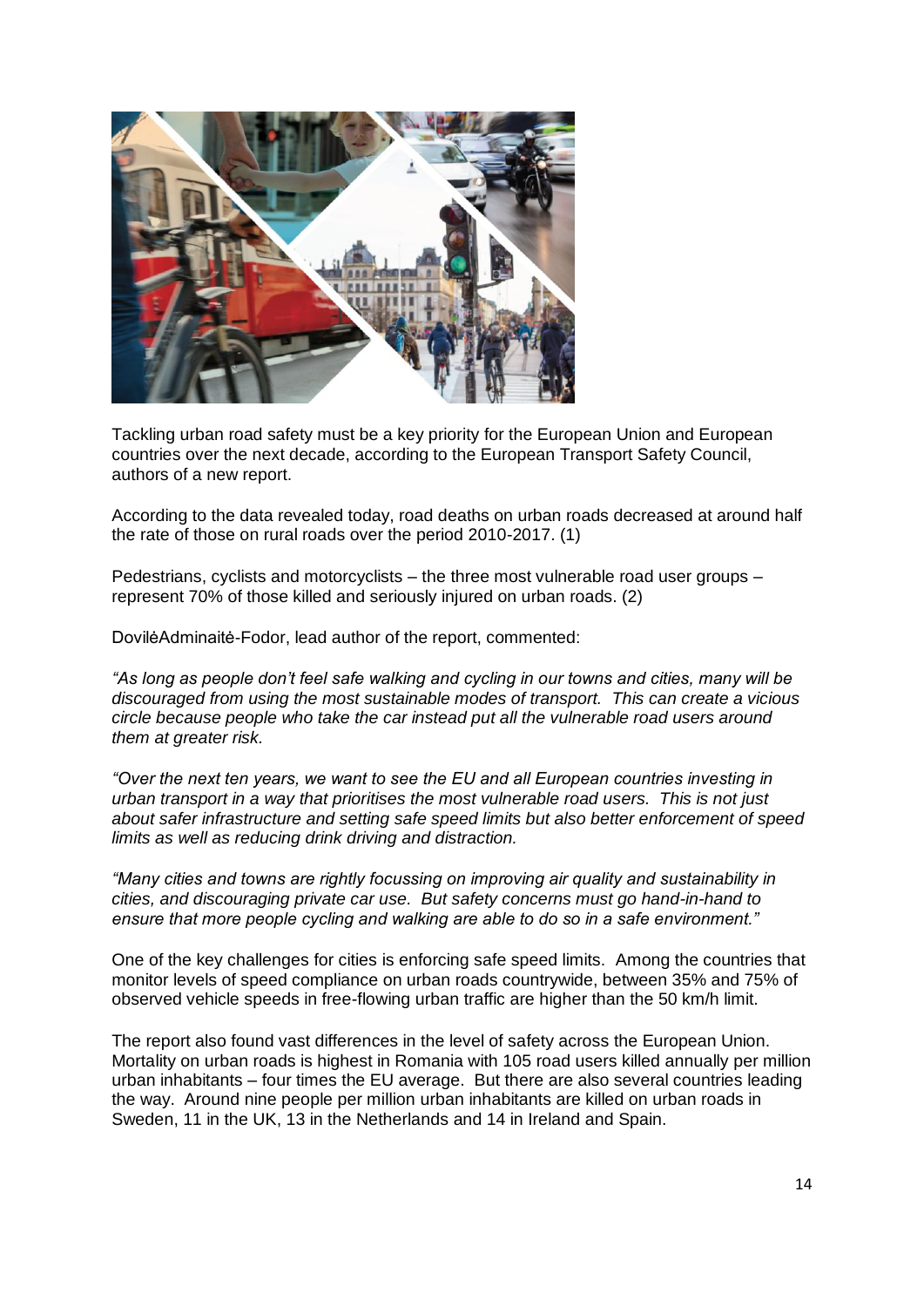In terms of recent progress, Latvia, Greece, Portugal and Poland are the EU countries that made the most progress in reducing urban road deaths between 2010 and 2017.

The authors of the report also say that changes in mobility patterns might have a profound effect on urban mobility and urban road safety in the future. The restricted space in urban areas must be used intelligently and effectively to enable increased mobility without putting road users in danger.

The uptake of e-scooters and other new forms of mobility might also require new national legislation or city-level regulations, infrastructure adjustments and educational activities, similar to the road safety adaptations required for more cycling. A lack of data and regulation is hindering progress in this area at the present time, according to the report.

The report contains more than twenty main recommendations for action at EU, country and city authority level and can be downloaded from the ETSC website at: [www.etsc.eu/pinflash37.](http://www.etsc.eu/pinflash37)

- 1. Road deaths on urban roads decreased, on average, by 2.2% each year between 2010 and 2017, compared to 3.9% on rural roads, i.e. an average difference of 1.7 percentage points.
- 2. Killed on urban roads: pedestrians =  $40\%$ ; motorcyclists =  $18\%$ ; cyclists =  $12\%$ . Seriously injured on urban roads: pedestrians =  $25\%$ ; motorcyclists =  $22\%$ ; cyclists = 23%

# **FEMA**

#### **Is motorcycling expensive?**

b[yWimTaal](http://www.fema-online.eu/website/index.php/author/wimtaal/) - June 12, 2019



According to a recently published study for the European Commission, motorcycles are by far the most expensive way of road transport for our society. FEMA"s DolfWilligers questions the research.

So if we ask "is motorcycling expensive?", don"t look at your own motorcycle and your own wallet now. This is not about depreciation, maintenance and repair costs. This is about the cost to society.

What did they look at? – Some parties are looking at what they call the 'real costs', meaning the costs to society. These costs are called the external costs. And now I have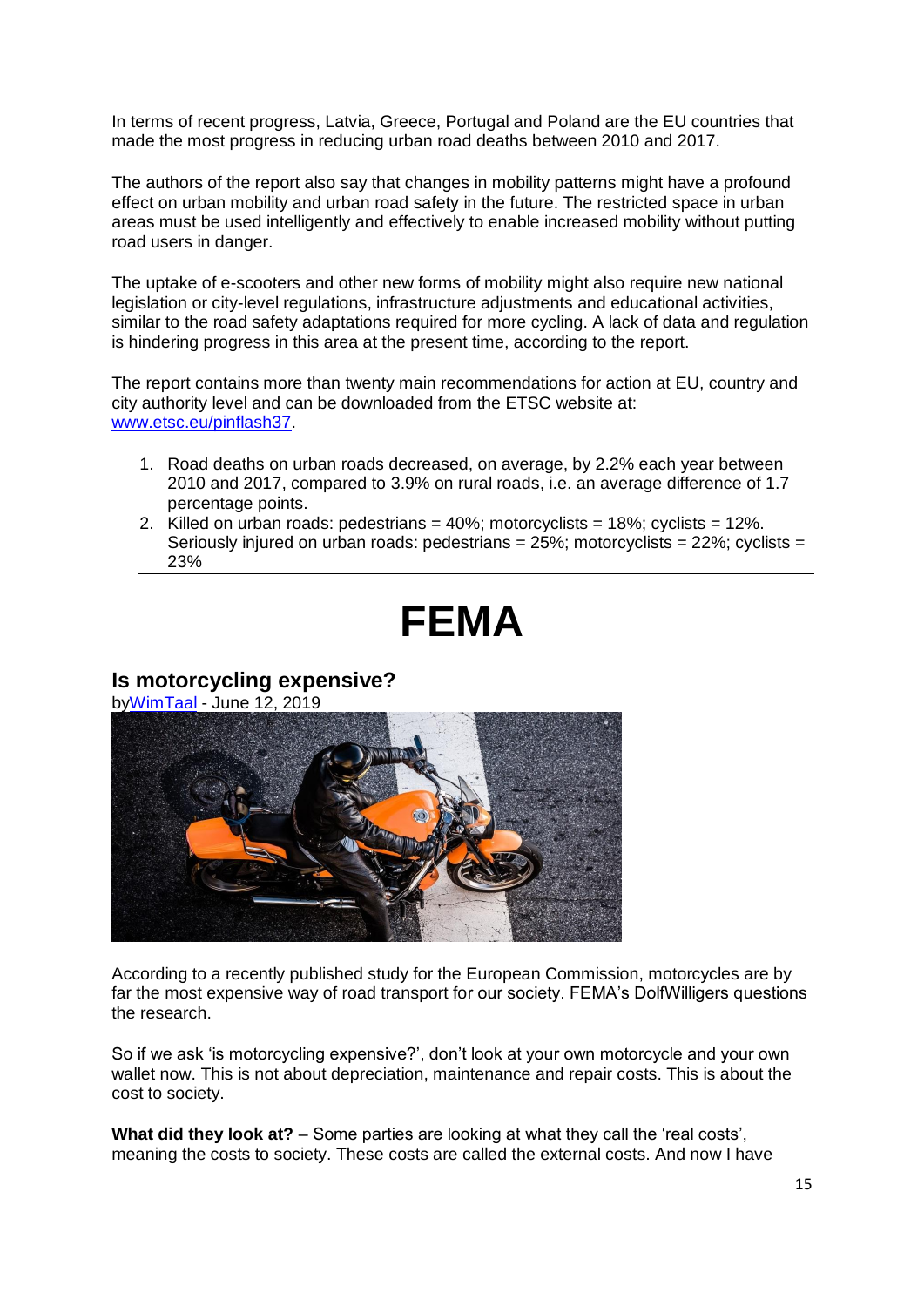some bad news for you: according to a recently published [study](https://ec.europa.eu/transport/themes/sustainable-transport/internalisation-transport-external-costs_en) [\(https://ec.europa.eu/transport/themes/sustainable-transport/internalisation-transport](https://ec.europa.eu/transport/themes/sustainable-transport/internalisation-transport-external-costs_en)external-costs en ) from CE Delft for the European Commission, motorcycles are – per driven kilometre – by far the most expensive way of road transport for society. To calculate this, they looked at seven categories of costs: accidents, congestion, air pollution, climate, noise, well-to-tank and habitat damage. What exactly did they look at? What about the costs for parking, the space that is claimed by cars, the costs of wear to the road surface? In this article I will zoom in on these external costs of motorcycling, or what they are supposed to be according to CE Delft, compared to other means of road transport.

**Why this study?** – Let"s start with this study from CE Delft. The preliminary results were presented on 17 December 2018 at the conference "Multimodal Sustainable Transport: which role for the internalisation of external costs?'. This report will be the base for later calculations of tolls and taxes. The final report was published early June, but from the presentation of the preliminary results other stakeholders use the figures to attack motorcycling. What exactly was investigated? As said, the report identifies 7 categories of costs: accidents, congestion, air pollution, climate, noise, well-to-tank and habitat damage. The high costs per kilometre for motorcycles were caused mainly by two items: accidents and noise.

**Accidents & costs** – The costs for accidents with motorcycles are three times as high as those for cars. This is caused by the fact that many more motorcyclists are injured or even killed in road accidents than car drivers. The researches use the so-called allocation method, because that is the easiest way to allocate costs: you are injured, so we allocate the costs to you and don"t bother to find out how or by who these costs are inflicted. But hey, according to studies like MAIDS, ROSPA, HURT et cetera in the majority of the accidents the motorcyclist is not at fault. So why should the rider bear the costs and not the car drivers that kill or hurt other road users? Not only motorcyclists are afflicted by car-, bus- and lorry drivers, also pedestrians and cyclists. Who bears these costs? In the Netherlands for example, more cyclists than car drivers are killed in road accidents, but you will not see them back in this externalization of costs. Also, in the Netherlands in 2018. 33.2% of the casualties were in crashes with cars and vans, 13.8% were in crashes with trucks or busses. Accidents with trucks causes large, long-term traffic jams, even road closures for a long part of the day and therefore huge costs for society. We don"t see this in the calculations. This allocation of costs to the victims is not a good idea, easy as it may be.

#### **FEMA's DolfWilligers: 'The fact that costs are allocated to victims instead of the perpetrators is strange and wrong in our view.'**

**Noise & costs** – Then the other cause of high costs for motorcycling: the noise. According to a study by CE Delft of 2011 (External Costs of Transport in Europe), the costs per vehiclekilometre for motorcycles and mopeds would be 8.47 times as high as for cars. We tried to find out where that came by, but although there are many references to other reports, it is not clear where the tables are based on. Nevertheless, some studies are mentioned quite often: a study by CE Delft from 2004 (The price of transport), a study by INFRAS/IWW from 2004 (External costs of transport: update study) and another study by CE Delft and other organizations from 2008 [\(Handbook on estimation of external costs in the transport sector](https://ec.europa.eu/transport/sites/transport/files/handbook_on_external_costs_of_transport_2014_0.pdf)  [Internalisation Measures and Policies for All external Cost of Transport \(IMPACT\)\)](https://ec.europa.eu/transport/sites/transport/files/handbook_on_external_costs_of_transport_2014_0.pdf): [https://ec.europa.eu/transport/sites/transport/files/handbook\\_on\\_external\\_costs\\_of\\_transport](https://ec.europa.eu/transport/sites/transport/files/handbook_on_external_costs_of_transport_2014_0.pdf) [\\_2014\\_0.pdf](https://ec.europa.eu/transport/sites/transport/files/handbook_on_external_costs_of_transport_2014_0.pdf)

In this latest report we find om page 68 a table with weighing factors for different vehicle classes. Passenger cars on petrol are taken as base and other vehicles are related to the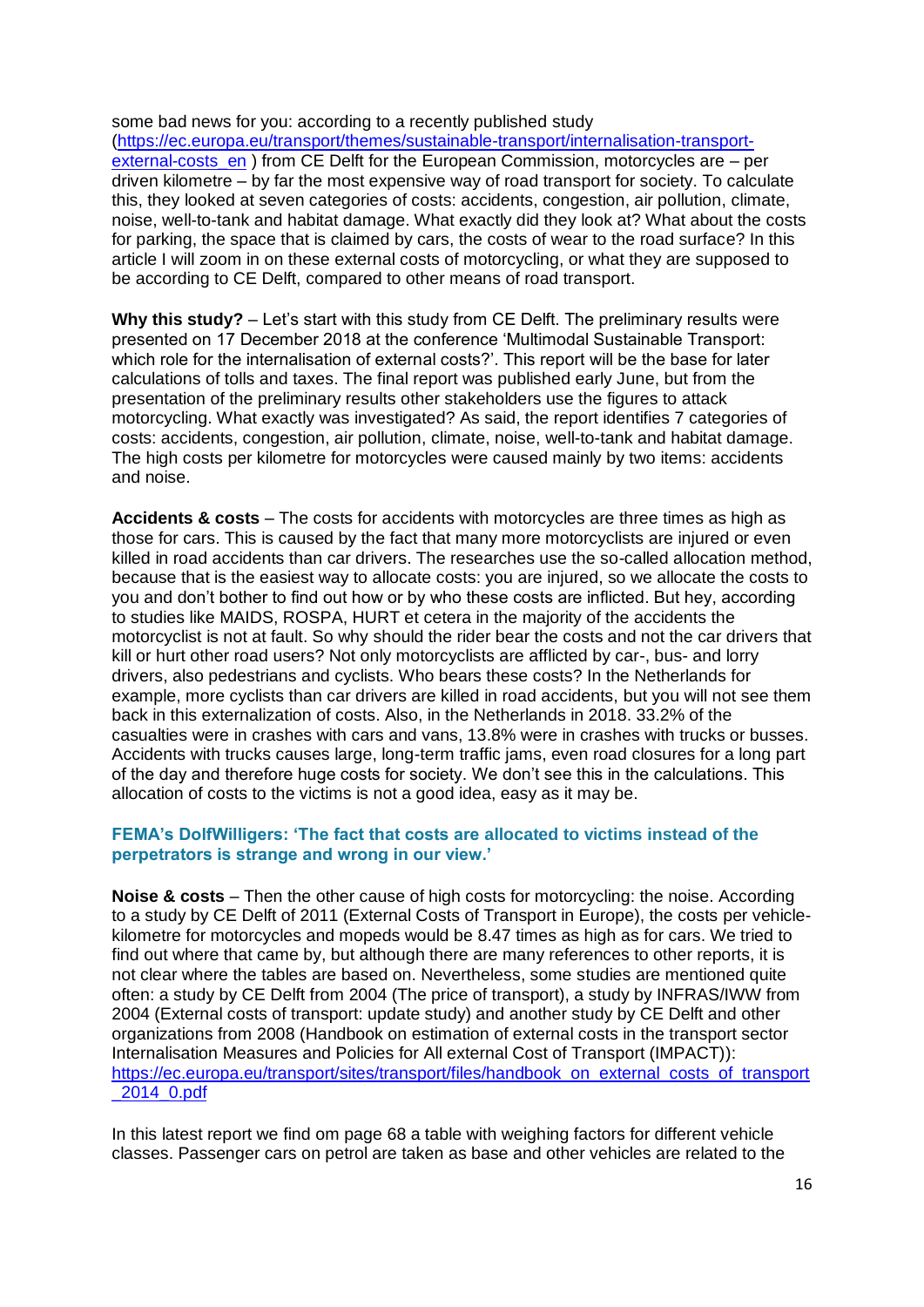cars. The weight factor of motorcycles compared to cars is according to this table 13.2 that of cars on urban roads and 4.2 of that of cars on other roads. Source: a study of CE Delft from 2004 [\(Marginal costs of Infrastructure use –](https://cedelft.eu/en/publications/download/398) towards a simplified approach): <https://cedelft.eu/en/publications/download/398>

Here we find the same table with as sources reports from INFRAS/IWW from 1995 and from VROM from 2003. However, the figures for motorcycles and mopeds are "based on our own expert guess'. This same table we find on page 45 of the other CE Delft study from 2004, ["The price of transport"](https://www.cedelft.eu/en/publications/download/718): [https://www.cedelft.eu/en/publications/download/718,](https://www.cedelft.eu/en/publications/download/718) with the same sources, only here they didn"t bother to mention that the factors for motorcycles and mopeds are their own fantasy. Finally, we look at the third report, the study by INFRAS/IWW from 2004 [\(External costs of transport: update study\)](https://www.cedelft.eu/en/publications/download/1301): <https://www.cedelft.eu/en/publications/download/1301>

Here we find some tables with costs allocations per vehicle in total and per person/weight per kilometre. Again, the motorcycle scores on the table on page 12 about three times as high as the car (but only half as high as large goods vehicles) and again the sources are not very clear. As remark is mentioned "The modal differences in noise costs are directly related to the national noise exposure databases used and thus might be subject to different ways of noise exposure measurement".

**Conclusions** – The figures about accident costs can be right or not, it is something we cannot check, and we will not challenge them as such. However, the fact that costs are allocated to victims instead of the perpetrators is strange and wrong in our view, the fact that motorcyclists "choose" this way of transportation doesn"t matter. Cyclists and pedestrians also choose to cycle or walk but are not allocated any costs. This is an inconsistency we cannot accept. The figures about noise prove to be made up by the author of the report. He refers to other reports, which were written by himself and others of his own organisation and in the end the source of the figures is "our own expert guess". The European institutions are supposed to base their policy in these reports. The least you might expect is that this kind of reports are factual correct and not based on "expert guesses".

*Written by [DolfWilligers](mailto:d.willigers@fema-online.eu)*

By the way, CE Delft was also responsible for a [study](https://www.fiaregion1.com/abetterdealformotorists/assets/ce_delft_4g40_road_taxation_and_spending_in_eu_final-19-10-2016.pdf) from 2016, paid for by FIA region 1, where they calculated that owners of cars and especially motorcycles pay far more on taxes and charges than they get back:

[https://www.fiaregion1.com/abetterdealformotorists/assets/ce\\_delft\\_4g40\\_road\\_taxation\\_an](https://www.fiaregion1.com/abetterdealformotorists/assets/ce_delft_4g40_road_taxation_and_spending_in_eu_final-19-10-2016.pdf) [d\\_spending\\_in\\_eu\\_final-19-10-2016.pdf](https://www.fiaregion1.com/abetterdealformotorists/assets/ce_delft_4g40_road_taxation_and_spending_in_eu_final-19-10-2016.pdf)

#### AND

## **European Commission: 'No Intelligent Speed Assistance for motorcycles'**

FEMA newsby WimTaal - June 14, 2019

On FEMA"s request, the European Commission replied to the rumours of the introduction of speed limiters on motorcycles.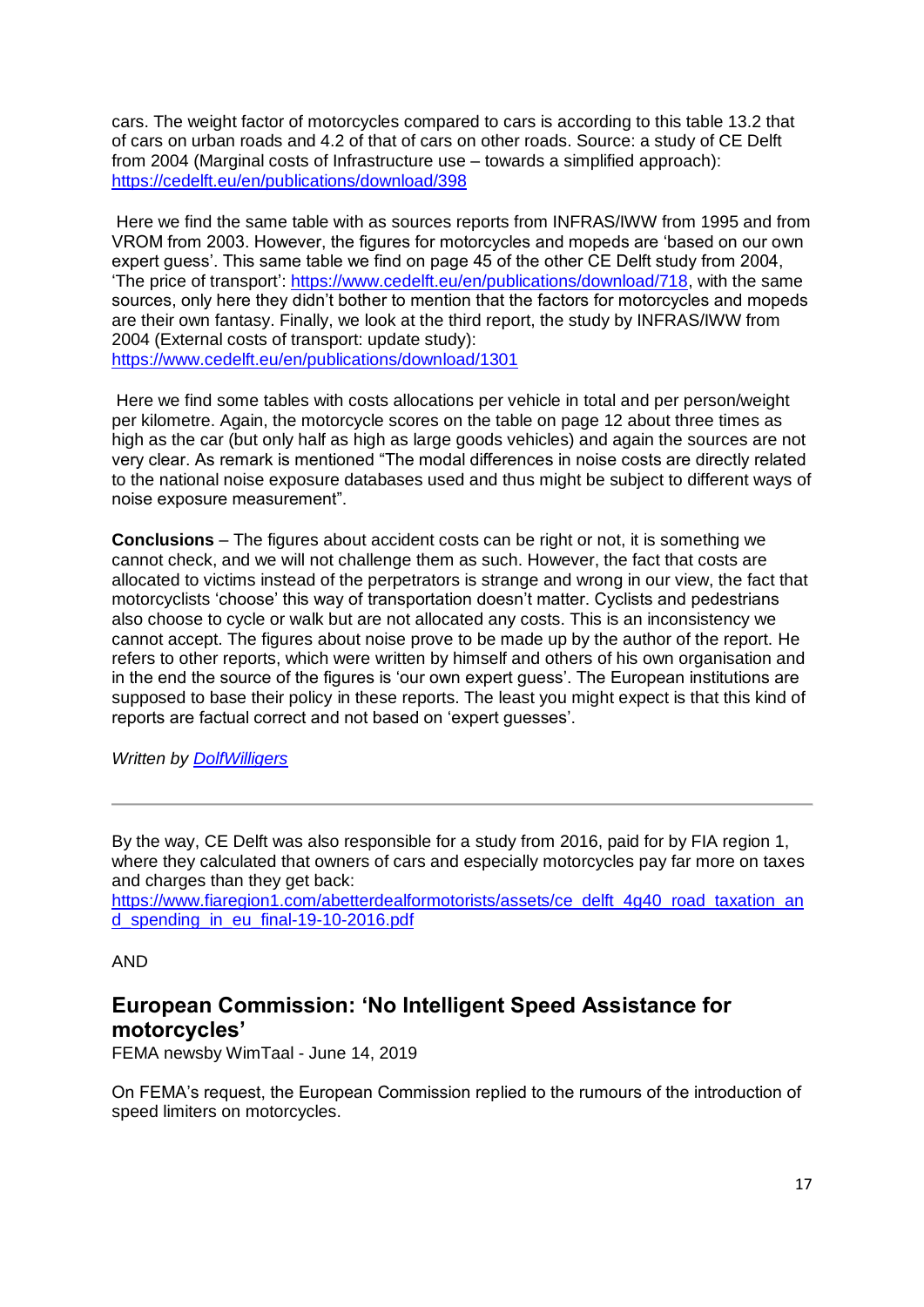After the news broke in April 2019 that "Europe" wants overridable Intelligent Speed Assistance (ISA) for cars, we quickly noticed that a large part of the automotive and motorcycle press described the overridable intelligent speed assistance as "speed limiters for cars and motorcycles". This is not correct.

Ms Róża Thun, the member of the European parliament who steered this legislation through Parliament, clearly stated "We do not introduce a speed limiter, but an intelligent system that will make drivers fully aware when they are speeding", but some journalists kept insisting that Europe was about to make speed limiters on bikes mandatory.

To clarify this matter once and for all, FEMA wrote an official letter to Matthew Baldwin, the Deputy Director-General for Mobility and Transport and European coordinator for road safety and sustainable mobility. In our letter we voiced our concerns about possible ISA on motorcycles and we made the point that no technological developments regarding a possible improvement of road safety should be implemented without proper consultation of motorcyclists. We stressed the fact that certainly a measure like ISA should not be implemented without first clearly establishing the need for introduction on motorcycles.

In our letter we also invited the European Commission to confirm that the new regulations do not concern motorcycles and that a possible future regulation will not affect speed either by braking or by reducing engine power and will be tested to guarantee the safety of the motorcyclists.

Matthew Baldwin promptly replied to FEMA's letter and addressed the motorcyclists' concerns: "You mention some information circulating in the media to the effect that Intelligent Speed Assistance will be required for motorcycles. This is certainly not true. As you are aware, motorcycles are not within the scope of the General Safety Regulation and the Pedestrian Safety Regulation."

In his letter, Matthew Baldwin also states: "Even if the Commission were eventually to make a proposal making, ISA systems mandatory for motorcycles, this would require an impact assessment and a cost-benefit analysis. This evaluation would take into account the specificities and needs of these vehicles and the paramount need for the safety of riders."

Click here for the full letter from FEMA to the European Commission: [http://www.fema](http://www.fema-online.eu/website/wp-content/uploads/FEMA_letter_to_Baldwin_EC_ISA_210519.pdf)[online.eu/website/wp-content/uploads/FEMA\\_letter\\_to\\_Baldwin\\_EC\\_ISA\\_210519.pdf](http://www.fema-online.eu/website/wp-content/uploads/FEMA_letter_to_Baldwin_EC_ISA_210519.pdf)

Click here for the full answer from the European Commission: [http://www.fema](http://www.fema-online.eu/website/wp-content/uploads/reply_Baldwin_EC_ISA_230519.pdf)[online.eu/website/wp-content/uploads/reply\\_Baldwin\\_EC\\_ISA\\_230519.pdf](http://www.fema-online.eu/website/wp-content/uploads/reply_Baldwin_EC_ISA_230519.pdf)

*Just for the record, my very personal opinion for the following piece is: "there is more than enough consideration given for a road user who pays no insurance/tax/whatever to use the public highway and I know this is a Brake document so I should know better. However, let"s just sum up by saying I try not to use too much of their stuff as I find it very "single minded" and totally ignorant of all other road users. Yep, that"s the best way to sum it up. Its all very well encouraging people to cycle but there are others with disabilities who can"t do that. Not to mention "freedom of choice". Grrrrrrrrrrrrr, Off soapbox, AG*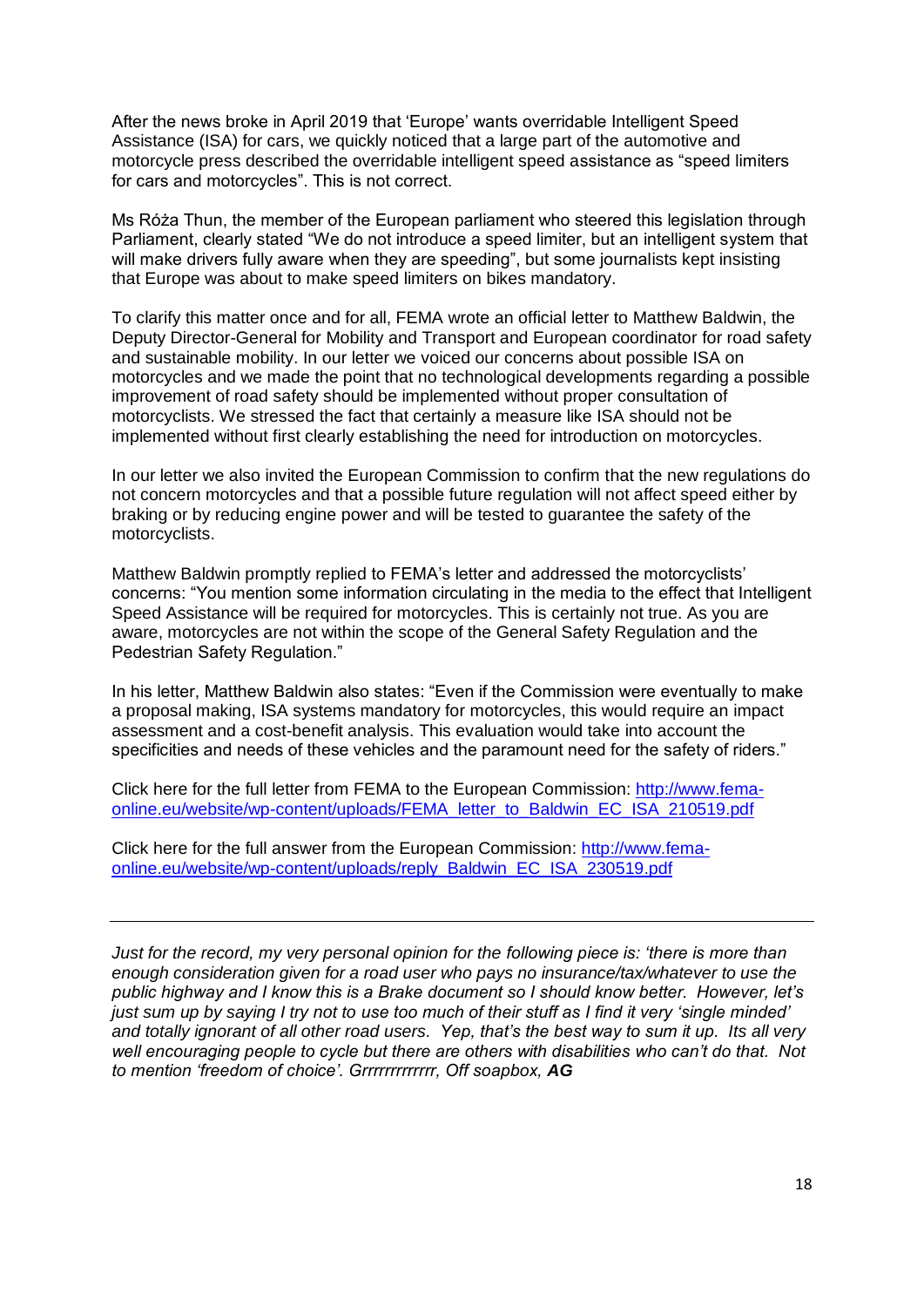# **Government cycling actions 'must go further'**

The Government has been urged to invest more in segregated cycle lanes in order to enable people to ride every day "without fear for their own safety".

The road safety charity Brake says while actions to encourage more people to cycle and keep them safe are 'welcome', they must go further: [http://www.brake.org.uk/media](http://www.brake.org.uk/media-centre/1927-aggressive-driving-around-cyclists-is-on-the-rise-say-drivers)[centre/1927-aggressive-driving-around-cyclists-is-on-the-rise-say-drivers](http://www.brake.org.uk/media-centre/1927-aggressive-driving-around-cyclists-is-on-the-rise-say-drivers)

Brake is also calling for "safer" default speed limits on rural and urban roads and a justice system which "keeps dangerous drivers off the roads".

Focus on cycling

The plea comes in the midst of Bike Week 2019 (8-16 June) – which promotes cycling as a "fun, easy and accessible" way to get about for shorter trips.

More than 300,000 people are expected to take to two wheels as part of the initiative – joining the UK"s five million regular cyclists.

As part of the week, hundreds of events are taking place, ranging from family friendly to naked cycle rides, cycle maintenance and bike breakfasts.

Dangerous driving on the rise?

Brake has also published the findings of a survey, carried out in partnership with Direct Line, which suggest that 40% of people think there has been an increase in dangerous or aggressive driving around cyclists over the past five years.

Joshua Harris, director of campaigns for Brake, said: "Cycling is one of the healthiest and cheapest ways to get around and everyone should be able to cycle every day without fear for their own safety.

"Yet our research has found that even drivers think dangerous driving around cyclists has increased in recent years, and with 10 people cycling being killed or seriously injured every day, more is clearly needed to be done to keep those on two wheels safe.

"Whilst the Government"s actions to encourage more people to cycle and keep them safe are welcome, they must go further. We need slower, safer speed limits, greater investment in segregated cycle lanes and drivers who do behave dangerously removed from our roads."

#### **New videos to help learner drivers improve motorcyclist awareness**

[Driver and Vehicle Standards Agency](https://www.gov.uk/government/organisations/driver-and-vehicle-standards-agency) and [Michael Ellis MP](https://www.gov.uk/government/people/michael-ellis) Published 18 June 2019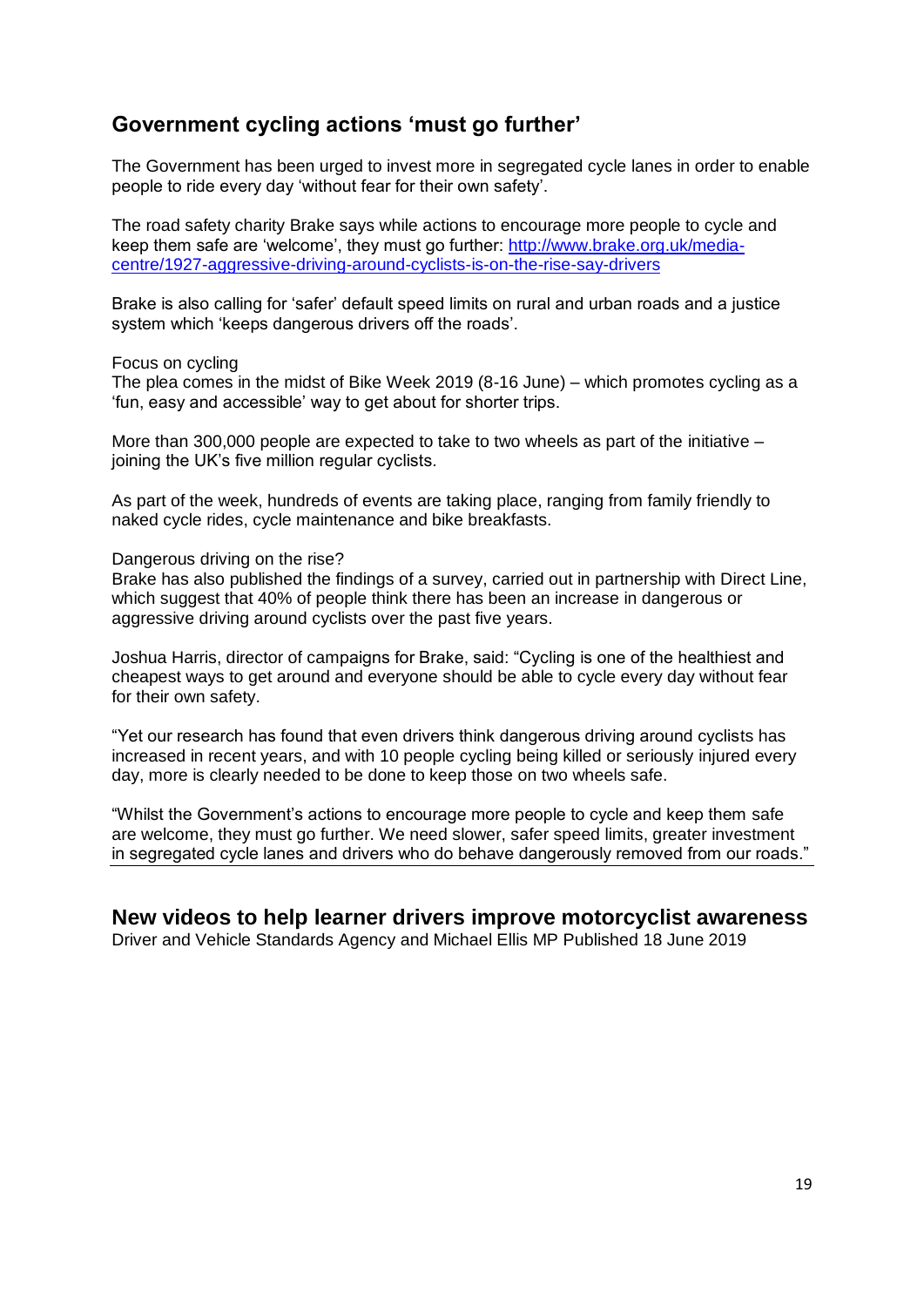

Thought-provoking new videos are being launched to encourage learner drivers to be more aware of motorcyclists.

The Driver and Vehicle Standards Agency (DVSA) has made the realistic computergenerated (CGI) videos to encourage learner drivers to be more aware of motorcyclists. They"ve been made with the help of road safety campaigner and keen biker RiaBrisland.

The videos will become part of DVSA"s official learning materials and education products. They will help to improve the safety of motorcyclists, by encouraging learner drivers to be more aware of them when driving.

The videos will not be part of the theory test.

Ria"s 19-year-old son, Nick, died in April 2015 after being involved in a collision with a car while riding his motorcycle.

Nick Brisland was 19 years old when he died in April 2015 after being involved in a collision with a car.

Ria said:

"Getting everyone to be aware of their fellow road users at all times is essential if we are to prevent collisions and the devastating consequences they can have on families.

"These new clips are thought-provoking and will make a difference to the way people look for bikers. They may prove the difference between life and death."

Watch an example video <https://youtu.be/tcNT83m4VGU>

Why the clips are being introduced

In 2017, motorcyclists accounted for 19% of all deaths of Great Britain"s roads, despite only making up around 1% of all road traffic.

During the year, 2,656 motorcyclists were involved in accidents resulting from a driver or rider failing to look properly. This was 17% of all accidents involving motorcycles.

*19%* of road deaths were motorcyclists in 2017 Source: [Reported road casualties Great Britain, annual report: 2017:](https://www.gov.uk/government/statistics/reported-road-casualties-great-britain-annual-report-2017) [https://www.gov.uk/government/statistics/reported-road-casualties-great-britain-annual](https://www.gov.uk/government/statistics/reported-road-casualties-great-britain-annual-report-2017)[report-2017](https://www.gov.uk/government/statistics/reported-road-casualties-great-britain-annual-report-2017)

It"s vital that all drivers know how to spot motorcyclists and other vulnerable road users and take appropriate action. This is particularly important for learners, which is why the clips are being made part of the learning materials.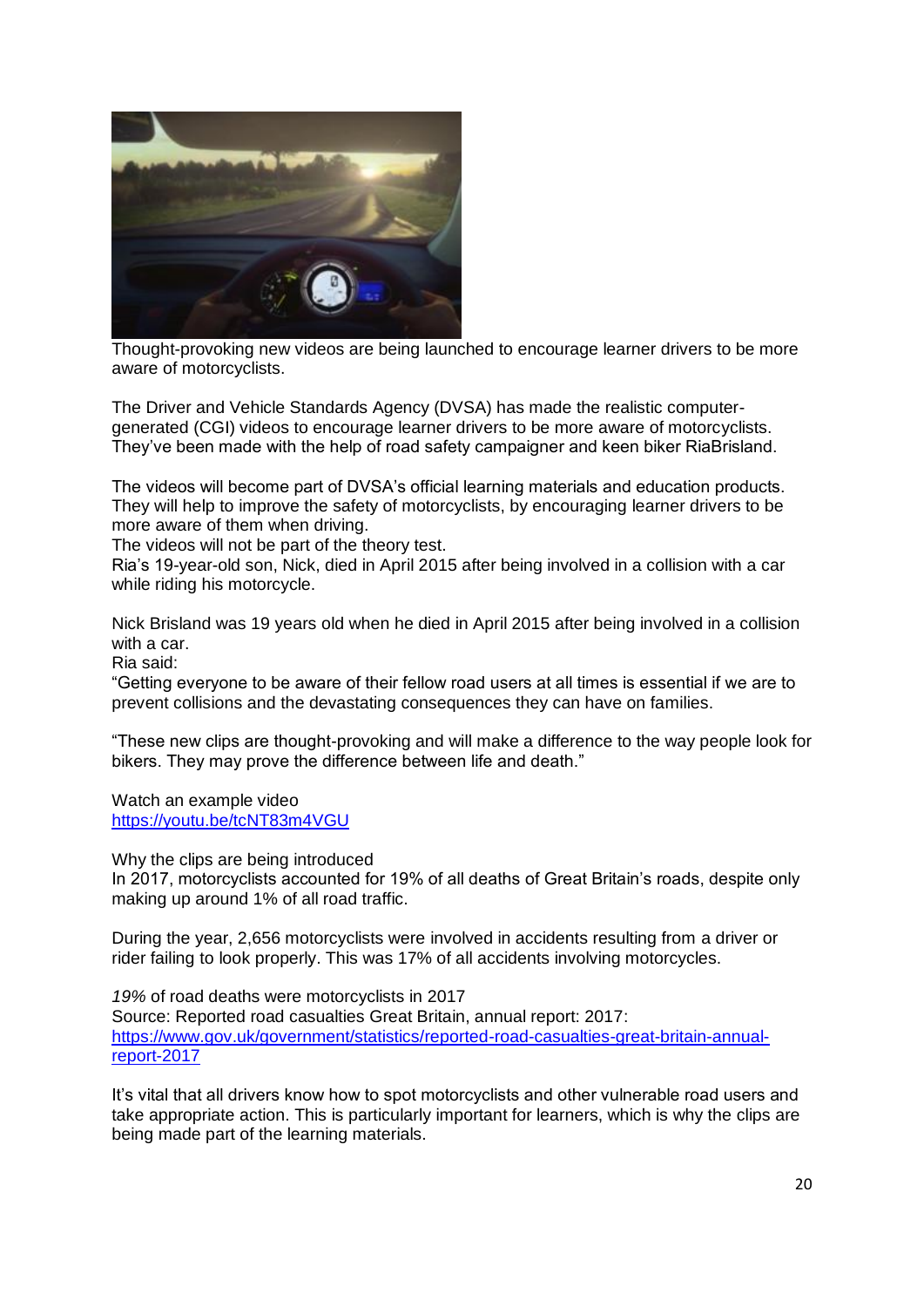The new videos show how easily motorcyclists can be missed by road users, resulting in tragic consequences.

Videos will be seen by millions of learner drivers

Michael Ellis, Road Safety Minister, said:

"Britain"s roads are among the safest in the world, but still far too many vulnerable people are involved in fatal and serious injury collisions each year.

"After reading Ria"s story and her concerns for fellow bikers, I was determined to help her and I am delighted that these clips will now be seen by millions of learners, helping improve road safety."

Mark Winn, DVSA"s Chief Driving Examiner, said:

"DVSA"s priority is to help everyone through a lifetime of safe driving.

These important new clips, created with Ria, will aid driver and rider training and protect vulnerable motorcyclists. We"ll be using them in our educational products and on social media to help drivers keep a lookout for motorcyclists."

Looking out for vulnerable road users when driving

[The Highway Code section on road users requiring extra care](https://www.gov.uk/guidance/the-highway-code/road-users-requiring-extra-care-204-to-225) explains what all road users should do to look out for vulnerable road users: [https://www.gov.uk/guidance/the-highway](https://www.gov.uk/guidance/the-highway-code/road-users-requiring-extra-care-204-to-225)[code/road-users-requiring-extra-care-204-to-225](https://www.gov.uk/guidance/the-highway-code/road-users-requiring-extra-care-204-to-225)

It includes:

- always looking for motorcyclists before you emerge from a junction
- when turning right across a line of slow-moving or stationary traffic, looking out for motorcyclists on the inside of the traffic you are crossing
- checking mirrors and blind spots carefully

The THINK! website has [more advice for all road users](https://www.think.gov.uk/advice-for-road-users/) and more information about [motorcycle safety:](https://www.think.gov.uk/campaign/motorcycling/)<https://www.think.gov.uk/advice-for-road-users/>

# **Sites you may want to visit:-**

Guidance: Changes to licence requirements for alternatively fuelled vehicles (Last updated 4 June 2019)

[https://www.gov.uk/government/publications/changes-to-licence-requirements-for](https://www.gov.uk/government/publications/changes-to-licence-requirements-for-alternatively-fuelled-vehicles)[alternatively-fuelled-vehicles](https://www.gov.uk/government/publications/changes-to-licence-requirements-for-alternatively-fuelled-vehicles)

RSGB: Offenders in Belgium to receive personalised messages <http://roadsafetygb.org.uk/news/offenders-in-belgium-to-receive-personalised-messages/>

Guidance: International driving permits for UK drivers (Last updated 6 June 2019) <https://www.gov.uk/guidance/international-driving-permits-for-uk-drivers-from-28-march-2019>

Consultation outcome: Motor insurance alternatives: removal of deposit and security options [https://www.gov.uk/government/consultations/motor-insurance-alternatives-removal-of](https://www.gov.uk/government/consultations/motor-insurance-alternatives-removal-of-deposit-and-security-options)[deposit-and-security-options](https://www.gov.uk/government/consultations/motor-insurance-alternatives-removal-of-deposit-and-security-options)

Research and analysis: Tyre ageing: its effect on material properties and structural integrity [https://www.gov.uk/government/publications/tyre-ageing-its-effect-on-material-properties](https://www.gov.uk/government/publications/tyre-ageing-its-effect-on-material-properties-and-structural-integrity)[and-structural-integrity](https://www.gov.uk/government/publications/tyre-ageing-its-effect-on-material-properties-and-structural-integrity)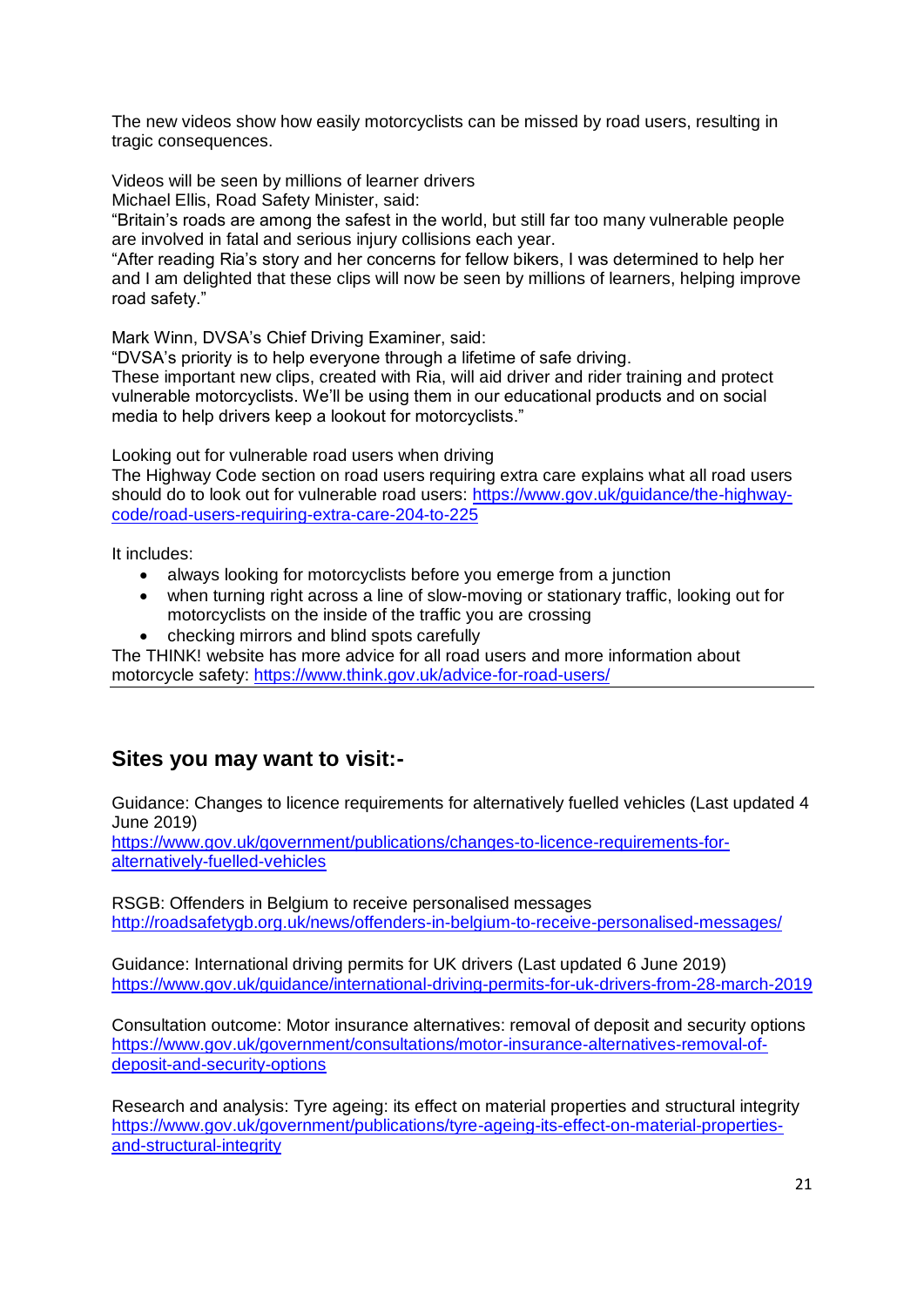Guidance: How to drive on a smart motorway <https://www.gov.uk/guidance/how-to-drive-on-a-smart-motorway>

News story: Older tyre ban in bid to improve road safety <https://www.gov.uk/government/news/older-tyre-ban-in-bid-to-improve-road-safety>

Open consultation: Banning tyres aged 10 years and older <https://www.gov.uk/government/consultations/banning-tyres-aged-10-years-and-older>

Statistical data set: Motorcycles (VEH03) (Last updated 27 June 2019) <https://www.gov.uk/government/statistical-data-sets/veh03>

#### **MAG Central Office:**

MAG, Unit C13, Holly Farm business Park, Honiley, Kenilworth, Warwickshire CV8 1NP

Tel: 01926 844 064 Fax: 01926 844 065 Email: central-office@mag-uk.org

| <b>Executive Officer</b>        | Julie Sperling           | exec@mag-uk.org                     |  |  |
|---------------------------------|--------------------------|-------------------------------------|--|--|
| Membership Administrator        | <b>Carol Ferrari</b>     | membership@mag-uk.org               |  |  |
| Director of Communications &    | LembitÖpik               | public-affairs@mag-uk.org           |  |  |
| <b>Public Affairs</b>           |                          |                                     |  |  |
| Director of Campaigns &         | Colin Brown              | campaigns@mag-uk.org                |  |  |
| <b>Political Engagement</b>     |                          |                                     |  |  |
| <b>NATIONAL OFFICERS</b>        |                          |                                     |  |  |
| National Chairman               | Selina Lavender          | chair@mag-uk.org                    |  |  |
| National Vice-Chairman          | <b>Andy Carrott</b>      | vice-chair@mag-uk.org               |  |  |
| <b>National Finance Officer</b> | <b>Position Vacant</b>   | finance-officer@mag-uk.org          |  |  |
| <b>Network Co-Ordinator</b>     | Anne Gale                | aine@mag-uk.org                     |  |  |
| President/The ROAD Editor       | lan Mutch                | theroad@mag-uk.org                  |  |  |
| National Reps Liaison Officer   | <b>Tracey Smith</b>      | nrlo@mag-uk.org                     |  |  |
| National Clubs Liaison Officer  | <b>Position Vacant</b>   | clubs-officer@mag-uk.org            |  |  |
| Events (Shows and Stands)       | <b>Position Vacant</b>   | events@mag-uk.org                   |  |  |
| <b>Director TMAGL</b>           | Jane Carrott             | central-office@mag-uk.org           |  |  |
| <b>Director TMAGL</b>           | <b>Tony Cox</b>          | central-office@mag-uk.org           |  |  |
| <b>Director TMAGL</b>           | <b>Andy Carrott</b>      | central-office@mag-uk.org           |  |  |
| <b>Director TMAGL</b>           | <b>Steve Wykes</b>       | central-office@mag-uk.org           |  |  |
| <b>Director TMAGL</b>           | Ian Churchlow            | central-office@mag-uk.org           |  |  |
| <b>Director TMAGL</b>           | Selina Lavender          | central-office@mag-uk.org           |  |  |
| <b>Director TMAGL</b>           | <b>Position Vacant</b>   | central-office@mag-uk.org           |  |  |
| <b>REGIONAL REPS</b>            |                          |                                     |  |  |
| British Independent Islands     | <b>Position Vacant</b>   | british-independent-islands-region- |  |  |
|                                 |                          | rep@mag-uk.org                      |  |  |
| Cumbria                         | <b>Michael Armstrong</b> | cumbria-region-rep@mag-uk.org       |  |  |
| East Anglia                     | <b>Position Vacant</b>   | east-anglia-region-rep@mag-uk.org   |  |  |
| Eastern                         | <b>Position Vacant</b>   | eastern-region@mag-uk.org           |  |  |